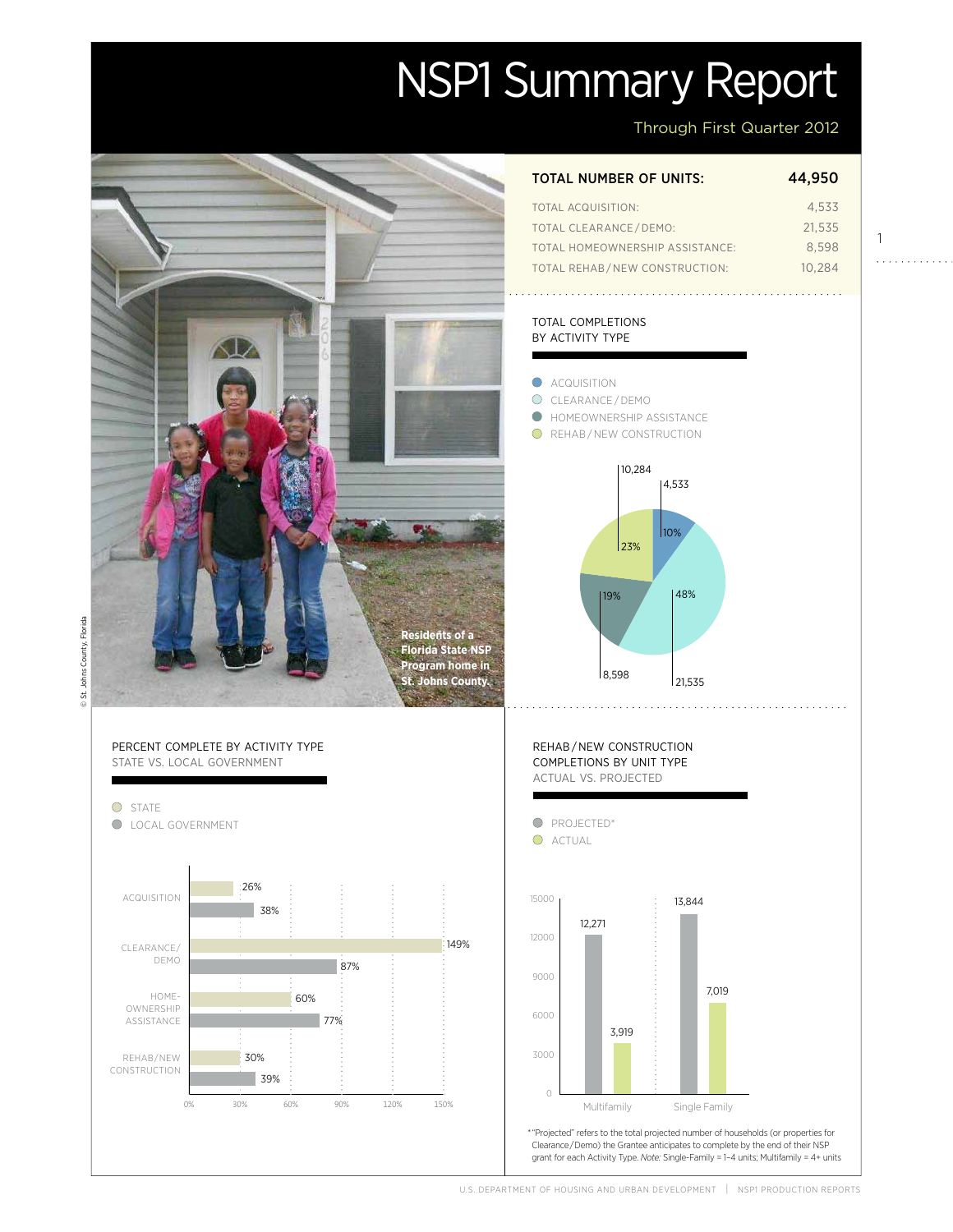39%

60%

#### STATE VS. LOCAL COMPLETIONS actual vs. projected





| GRANTEE                    | <b>ACQUISITION</b> | CLEARANCE/<br>DEMO | HOME-<br>OWNERSHIP<br>ASSISTANCE | REHAB/<br>NEW<br>CONSTRUCTION | TOTAL     |
|----------------------------|--------------------|--------------------|----------------------------------|-------------------------------|-----------|
| Adams County, CO           | 13                 |                    | 3                                | $\Omega$                      | 16        |
| <b>LH25</b><br><b>LMMI</b> | 5<br>8             |                    | $\overline{3}$                   | 0                             | 5<br>11   |
| Akron, OH                  | $\Omega$           | 218                |                                  | $12 \overline{ }$             | 230       |
| <b>LH25</b><br><b>LMMI</b> | 0<br>$\Omega$      | 22<br>196          |                                  | $\overline{4}$<br>8           | 26<br>204 |
| Alameda County, CA         | 8                  |                    |                                  |                               | 8         |
| <b>LH25</b><br>LMMI        | 3<br>5             |                    |                                  |                               | 3<br>5    |
| Alaska State Program       | 15                 | 2                  | $\overline{0}$                   | 76                            | 93        |
| <b>LH25</b><br><b>LMMI</b> | 5<br>10            | $\overline{2}$     | $\circ$<br>$\Omega$              | 9<br>67                       | 14<br>79  |
| Allegheny County, PA       |                    | 171                |                                  | 24                            | 195       |
| <b>LH25</b><br><b>LMMI</b> |                    | 171                |                                  | 10<br>14                      | 10<br>185 |

LH25 = Low Income Set Aside (< 50% AMI); LMMI = Low, Moderate, Middle Income (51%–120% AMI); "0" indicates a projected activity with no reported completions; blank columns indicate an activity type which was not selected by the grantee

. . . . . . . . . . . .

<u>. . . . . . . . . .</u>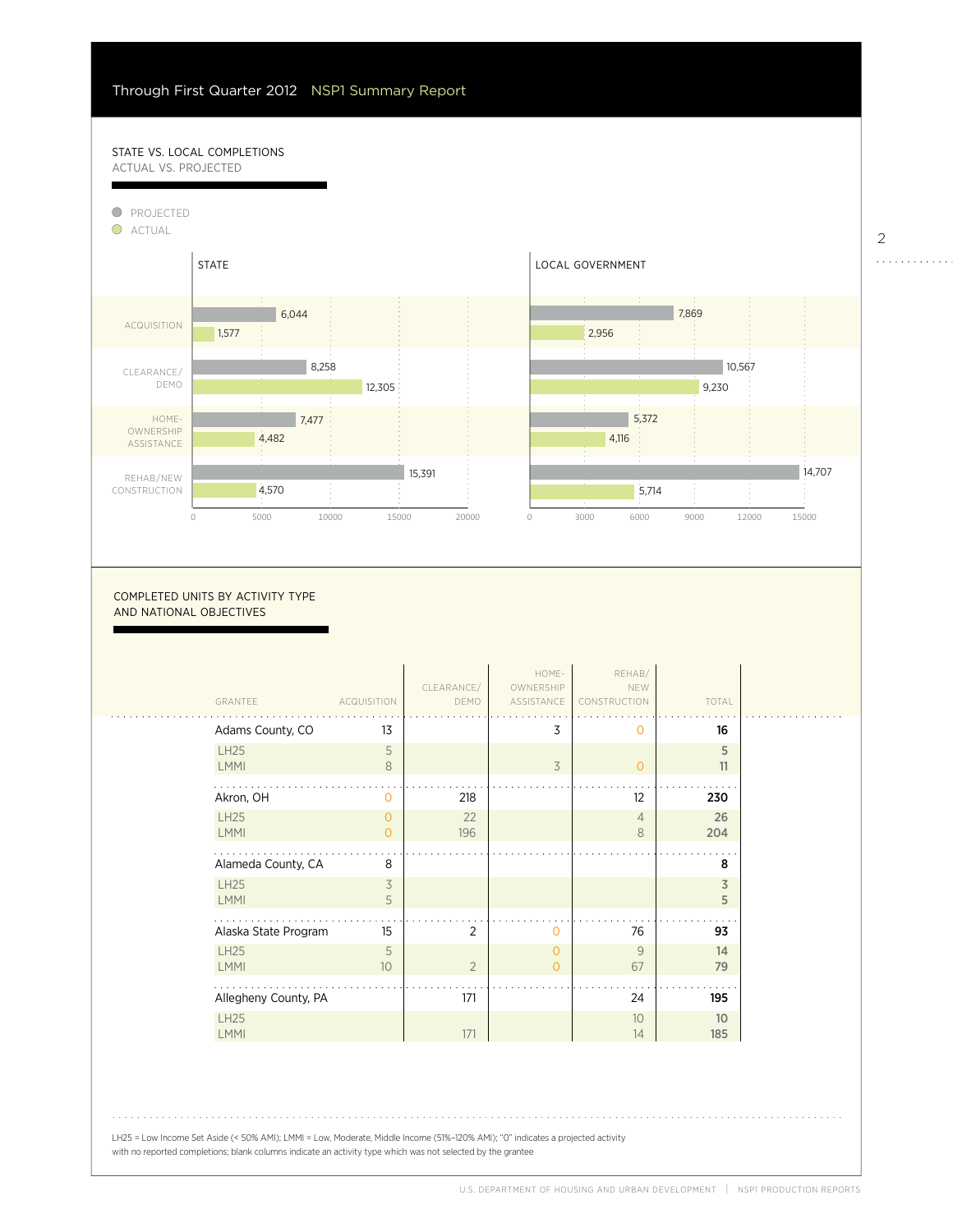$\sim$  .

| Allentown, PA<br>5<br>4<br>0<br>LH25<br>$\overline{1}$<br>$\mathbb{1}$<br><b>LMMI</b><br>$\overline{O}$<br>$\overline{4}$<br>$\overline{4}$<br>American Samoa<br>1<br>$\overline{\mathbf{2}}$<br>1<br><b>LH25</b><br>$\mathbb{1}$<br>$\overline{1}$<br>LMMI<br>$\mathbf{1}$<br>34<br>Anaheim, CA<br>34<br>0<br>0<br>LH25<br>$\circ$<br>$\mathbf{O}$<br>$\mathbf{0}$<br><b>LMMI</b><br>$\overline{O}$<br>34<br>34<br>.<br>Anderson, IN<br>54<br>17<br>$\mathbf 0$<br>$\mathbf 0$<br>71<br>LH25<br>$\mathsf{O}\xspace$<br>12<br>12<br><b>LMMI</b><br>54<br>5<br>59<br>$\overline{0}$<br>$\overline{0}$<br>. .<br>Anoka County, MN<br>3<br>5<br>$\overline{2}$<br>10<br>20<br><b>LH25</b><br>$\mathsf{O}\xspace$<br>$\overline{4}$<br>$\overline{4}$<br>$\overline{3}$<br><b>LMMI</b><br>5<br>$\overline{2}$<br>6<br>16<br>.<br>Antioch, CA<br>10<br>10<br>LH25<br>$\overline{\mathcal{S}}$<br>$\overline{3}$<br><b>LMMI</b><br>$\overline{7}$<br>$\overline{7}$<br>Apple Valley, CA<br>29<br>29<br>$\mathbf{O}$<br>LH25<br>$\circ$<br>$\mathbf 0$<br>LMMI<br>29<br>$\overline{O}$<br>29<br>Arizona State Program<br>905<br>24<br>929<br>$\mathbf{O}$<br><b>LH25</b><br>46<br>24<br>70<br>$\overline{0}$<br>LMMI<br>859<br>859<br>Arlington, TX<br>$\overline{7}$<br>25<br>32<br>0<br>LH25<br>$\overline{7}$<br>$\overline{7}$<br>$\overline{O}$<br>$\overline{0}$<br><b>LMMI</b><br>$\overline{7}$<br>$\overline{0}$<br>$18\,$<br>25<br>Atlanta, GA<br>$\overline{2}$<br>85<br>16<br>$\overline{2}$<br>105<br>LH25<br>$\overline{2}$<br>52<br>54<br>LMMI<br>$\overline{2}$<br>33<br>51<br>$\mathsf O$<br>$16\,$<br>.<br>Augusta, GA<br>$\mathsf{O}\xspace$<br>12<br>13<br>$\mathbf{1}$ | GRANTEE<br><b>ACQUISITION</b> | CLEARANCE/<br>DEMO | HOME-<br>OWNERSHIP<br>ASSISTANCE | REHAB/<br>NEW<br>CONSTRUCTION | TOTAL |
|--------------------------------------------------------------------------------------------------------------------------------------------------------------------------------------------------------------------------------------------------------------------------------------------------------------------------------------------------------------------------------------------------------------------------------------------------------------------------------------------------------------------------------------------------------------------------------------------------------------------------------------------------------------------------------------------------------------------------------------------------------------------------------------------------------------------------------------------------------------------------------------------------------------------------------------------------------------------------------------------------------------------------------------------------------------------------------------------------------------------------------------------------------------------------------------------------------------------------------------------------------------------------------------------------------------------------------------------------------------------------------------------------------------------------------------------------------------------------------------------------------------------------------------------------------------------------------------------------------------------------------------------------------------------------------------|-------------------------------|--------------------|----------------------------------|-------------------------------|-------|
|                                                                                                                                                                                                                                                                                                                                                                                                                                                                                                                                                                                                                                                                                                                                                                                                                                                                                                                                                                                                                                                                                                                                                                                                                                                                                                                                                                                                                                                                                                                                                                                                                                                                                      |                               |                    |                                  |                               |       |
|                                                                                                                                                                                                                                                                                                                                                                                                                                                                                                                                                                                                                                                                                                                                                                                                                                                                                                                                                                                                                                                                                                                                                                                                                                                                                                                                                                                                                                                                                                                                                                                                                                                                                      |                               |                    |                                  |                               |       |
|                                                                                                                                                                                                                                                                                                                                                                                                                                                                                                                                                                                                                                                                                                                                                                                                                                                                                                                                                                                                                                                                                                                                                                                                                                                                                                                                                                                                                                                                                                                                                                                                                                                                                      |                               |                    |                                  |                               |       |
|                                                                                                                                                                                                                                                                                                                                                                                                                                                                                                                                                                                                                                                                                                                                                                                                                                                                                                                                                                                                                                                                                                                                                                                                                                                                                                                                                                                                                                                                                                                                                                                                                                                                                      |                               |                    |                                  |                               |       |
|                                                                                                                                                                                                                                                                                                                                                                                                                                                                                                                                                                                                                                                                                                                                                                                                                                                                                                                                                                                                                                                                                                                                                                                                                                                                                                                                                                                                                                                                                                                                                                                                                                                                                      |                               |                    |                                  |                               |       |
|                                                                                                                                                                                                                                                                                                                                                                                                                                                                                                                                                                                                                                                                                                                                                                                                                                                                                                                                                                                                                                                                                                                                                                                                                                                                                                                                                                                                                                                                                                                                                                                                                                                                                      |                               |                    |                                  |                               |       |
|                                                                                                                                                                                                                                                                                                                                                                                                                                                                                                                                                                                                                                                                                                                                                                                                                                                                                                                                                                                                                                                                                                                                                                                                                                                                                                                                                                                                                                                                                                                                                                                                                                                                                      |                               |                    |                                  |                               |       |
|                                                                                                                                                                                                                                                                                                                                                                                                                                                                                                                                                                                                                                                                                                                                                                                                                                                                                                                                                                                                                                                                                                                                                                                                                                                                                                                                                                                                                                                                                                                                                                                                                                                                                      |                               |                    |                                  |                               |       |
|                                                                                                                                                                                                                                                                                                                                                                                                                                                                                                                                                                                                                                                                                                                                                                                                                                                                                                                                                                                                                                                                                                                                                                                                                                                                                                                                                                                                                                                                                                                                                                                                                                                                                      |                               |                    |                                  |                               |       |
|                                                                                                                                                                                                                                                                                                                                                                                                                                                                                                                                                                                                                                                                                                                                                                                                                                                                                                                                                                                                                                                                                                                                                                                                                                                                                                                                                                                                                                                                                                                                                                                                                                                                                      |                               |                    |                                  |                               |       |
|                                                                                                                                                                                                                                                                                                                                                                                                                                                                                                                                                                                                                                                                                                                                                                                                                                                                                                                                                                                                                                                                                                                                                                                                                                                                                                                                                                                                                                                                                                                                                                                                                                                                                      |                               |                    |                                  |                               |       |
|                                                                                                                                                                                                                                                                                                                                                                                                                                                                                                                                                                                                                                                                                                                                                                                                                                                                                                                                                                                                                                                                                                                                                                                                                                                                                                                                                                                                                                                                                                                                                                                                                                                                                      |                               |                    |                                  |                               |       |
|                                                                                                                                                                                                                                                                                                                                                                                                                                                                                                                                                                                                                                                                                                                                                                                                                                                                                                                                                                                                                                                                                                                                                                                                                                                                                                                                                                                                                                                                                                                                                                                                                                                                                      |                               |                    |                                  |                               |       |
|                                                                                                                                                                                                                                                                                                                                                                                                                                                                                                                                                                                                                                                                                                                                                                                                                                                                                                                                                                                                                                                                                                                                                                                                                                                                                                                                                                                                                                                                                                                                                                                                                                                                                      |                               |                    |                                  |                               |       |
|                                                                                                                                                                                                                                                                                                                                                                                                                                                                                                                                                                                                                                                                                                                                                                                                                                                                                                                                                                                                                                                                                                                                                                                                                                                                                                                                                                                                                                                                                                                                                                                                                                                                                      |                               |                    |                                  |                               |       |
|                                                                                                                                                                                                                                                                                                                                                                                                                                                                                                                                                                                                                                                                                                                                                                                                                                                                                                                                                                                                                                                                                                                                                                                                                                                                                                                                                                                                                                                                                                                                                                                                                                                                                      |                               |                    |                                  |                               |       |
|                                                                                                                                                                                                                                                                                                                                                                                                                                                                                                                                                                                                                                                                                                                                                                                                                                                                                                                                                                                                                                                                                                                                                                                                                                                                                                                                                                                                                                                                                                                                                                                                                                                                                      |                               |                    |                                  |                               |       |
|                                                                                                                                                                                                                                                                                                                                                                                                                                                                                                                                                                                                                                                                                                                                                                                                                                                                                                                                                                                                                                                                                                                                                                                                                                                                                                                                                                                                                                                                                                                                                                                                                                                                                      |                               |                    |                                  |                               |       |
|                                                                                                                                                                                                                                                                                                                                                                                                                                                                                                                                                                                                                                                                                                                                                                                                                                                                                                                                                                                                                                                                                                                                                                                                                                                                                                                                                                                                                                                                                                                                                                                                                                                                                      |                               |                    |                                  |                               |       |
|                                                                                                                                                                                                                                                                                                                                                                                                                                                                                                                                                                                                                                                                                                                                                                                                                                                                                                                                                                                                                                                                                                                                                                                                                                                                                                                                                                                                                                                                                                                                                                                                                                                                                      |                               |                    |                                  |                               |       |
|                                                                                                                                                                                                                                                                                                                                                                                                                                                                                                                                                                                                                                                                                                                                                                                                                                                                                                                                                                                                                                                                                                                                                                                                                                                                                                                                                                                                                                                                                                                                                                                                                                                                                      |                               |                    |                                  |                               |       |
| LH25<br>$\bullet$<br>$\bullet$<br>LMMI<br>$\overline{1}$<br>$\mathsf{O}\xspace$<br>12<br>13 <sup>7</sup>                                                                                                                                                                                                                                                                                                                                                                                                                                                                                                                                                                                                                                                                                                                                                                                                                                                                                                                                                                                                                                                                                                                                                                                                                                                                                                                                                                                                                                                                                                                                                                             |                               |                    |                                  |                               |       |
| .<br>$\ddot{\phantom{0}}$<br>52<br>Aurora, CO<br>12<br>$\mathsf{O}\xspace$<br>64                                                                                                                                                                                                                                                                                                                                                                                                                                                                                                                                                                                                                                                                                                                                                                                                                                                                                                                                                                                                                                                                                                                                                                                                                                                                                                                                                                                                                                                                                                                                                                                                     |                               |                    |                                  |                               |       |
| LH25<br>30<br>12<br>42<br>LMMI<br>22<br>$\mathsf{O}\xspace$<br>22<br>$\overline{O}$                                                                                                                                                                                                                                                                                                                                                                                                                                                                                                                                                                                                                                                                                                                                                                                                                                                                                                                                                                                                                                                                                                                                                                                                                                                                                                                                                                                                                                                                                                                                                                                                  |                               |                    |                                  |                               |       |

LH25 = Low Income Set Aside (< 50% AMI); LMMI = Low, Moderate, Middle Income (51%–120% AMI); "0" indicates a projected activity with no reported completions; blank columns indicate an activity type which was not selected by the grantee

3

. . . . . . . . . . . .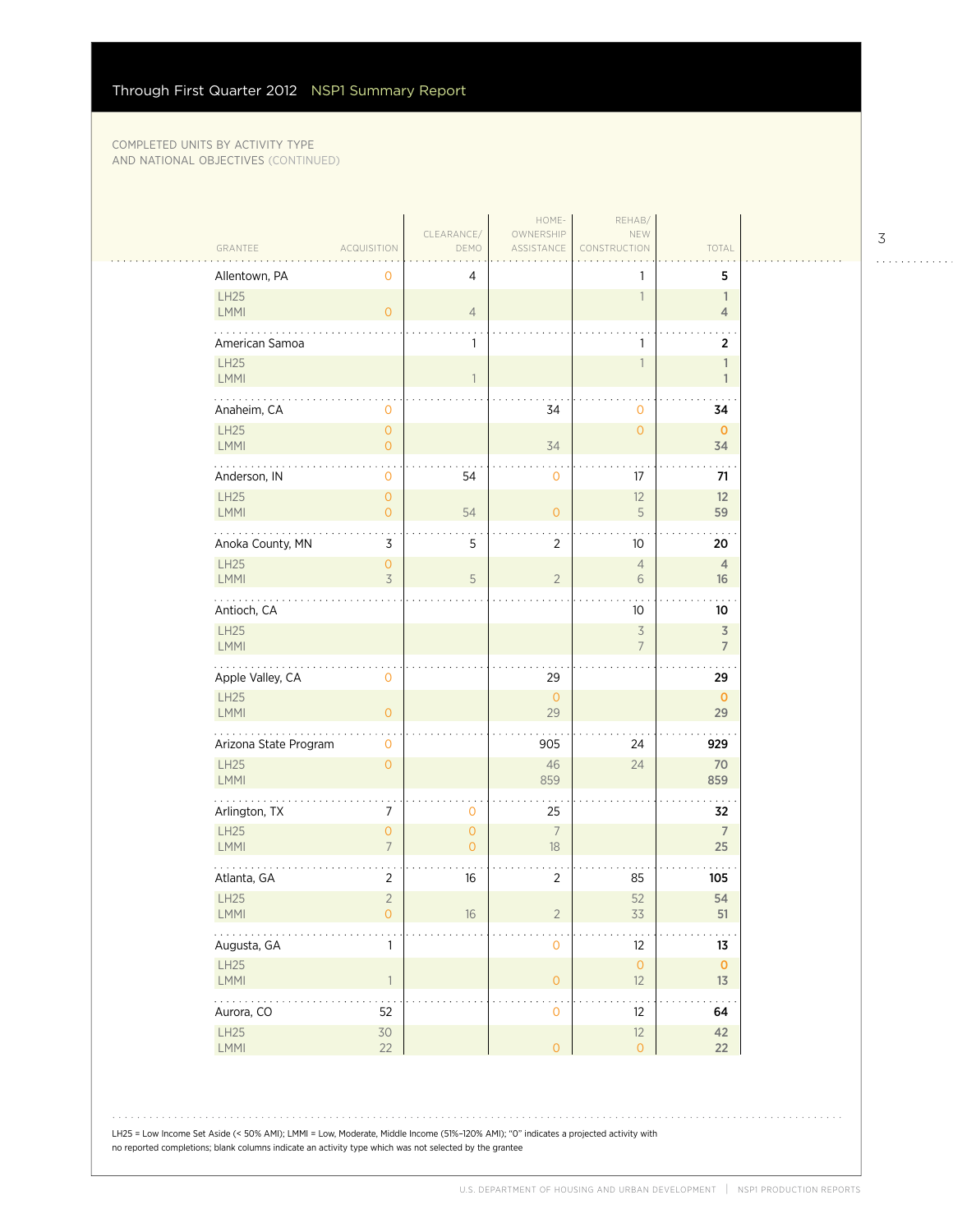$\sim$  . . . .

| GRANTEE                 | <b>ACQUISITION</b>                    | CLEARANCE/<br>DEMO                              | HOME-<br>OWNERSHIP<br>ASSISTANCE | REHAB/<br>NEW<br>CONSTRUCTION    | TOTAL                          |  |
|-------------------------|---------------------------------------|-------------------------------------------------|----------------------------------|----------------------------------|--------------------------------|--|
| Aurora, IL              | 5                                     | $\mathbf 0$                                     | $\overline{2}$                   |                                  | $\overline{7}$                 |  |
| LH25<br>LMMI            | $\sqrt{2}$<br>$\overline{3}$          | $\overline{O}$                                  | $\overline{2}$                   |                                  | $\overline{2}$<br>5            |  |
| Avondale City, AZ       |                                       | 4                                               | 44                               | $\mathbf{O}$                     | 48                             |  |
| <b>LH25</b><br>LMMI     |                                       | $\overline{4}$                                  | 9<br>35                          | $\overline{O}$                   | 9<br>39                        |  |
| Babylon Township, NY    |                                       |                                                 |                                  | 4                                | 4                              |  |
| <b>LH25</b><br>LMMI     |                                       |                                                 |                                  | $\overline{3}$<br>$\overline{1}$ | $\overline{3}$<br>1            |  |
| Bakersfield, CA         | 19                                    | 0                                               | 70                               | $\mathbf 0$                      | 89                             |  |
| <b>LH25</b><br>LMMI     | 19                                    | $\circ$                                         | $70$                             | $\circ$                          | 19<br>70                       |  |
| Baltimore County, MD    | 27                                    |                                                 | 34                               | 33                               | 94                             |  |
| <b>LH25</b><br>LMMI     | 27                                    |                                                 | 34                               | $\overline{4}$<br>29             | $\overline{4}$<br>90           |  |
| .<br>Baltimore, MD      |                                       |                                                 |                                  | 55                               | 55                             |  |
| <b>LH25</b><br>LMMI     |                                       |                                                 |                                  | 38<br>17                         | 38<br>17                       |  |
| Baton Rouge, LA         |                                       |                                                 |                                  | $\overline{7}$                   | 7                              |  |
| <b>LH25</b>             |                                       |                                                 |                                  | $\overline{7}$                   | $\overline{7}$                 |  |
| Bergen County, NJ       | 8                                     |                                                 | 3                                | 4                                | 15                             |  |
| <b>LH25</b><br>LMMI     | 8                                     |                                                 | $\overline{\mathcal{S}}$         | $\overline{4}$                   | 12<br>3                        |  |
| Birmingham, AL          |                                       |                                                 |                                  | 19                               | 19                             |  |
| <b>LH25</b><br>LMMI     |                                       |                                                 |                                  | $\,8\,$<br>11                    | 8<br>11                        |  |
| Boston, MA              | $\mathbf 0$                           | $\mathbf 0$                                     | 6                                | 4                                | 10                             |  |
| LH25<br>LMMI            | $\mathsf{O}\xspace$<br>$\overline{0}$ | $\circ$                                         | 6                                | $\overline{2}$<br>$\overline{2}$ | $\overline{2}$<br>8            |  |
| .<br>Boynton Beach, FL  | $\sim$ $\sim$<br>5                    |                                                 |                                  | $\mathbf{O}$                     | 5                              |  |
| LH25<br>LMMI            | $\sqrt{4}$<br>$\overline{1}$          |                                                 |                                  | $\overline{O}$                   | $\overline{4}$<br>$\mathbf{1}$ |  |
| .<br>Brevard County, FL | . .<br>9                              | 3                                               | $\mathbf 0$                      | 39                               | 51                             |  |
| LH25<br>LMMI            | $\overline{4}$<br>5                   | $\mathsf{O}\xspace$<br>$\overline{\mathcal{S}}$ | $\mathsf{O}\xspace$<br>$\circ$   | 9<br>30                          | 13<br>38                       |  |
|                         |                                       |                                                 |                                  |                                  |                                |  |

LH25 = Low Income Set Aside (< 50% AMI); LMMI = Low, Moderate, Middle Income (51%–120% AMI); "0" indicates a projected activity with no reported completions; blank columns indicate an activity type which was not selected by the grantee

4

. . . . . . . . . . . .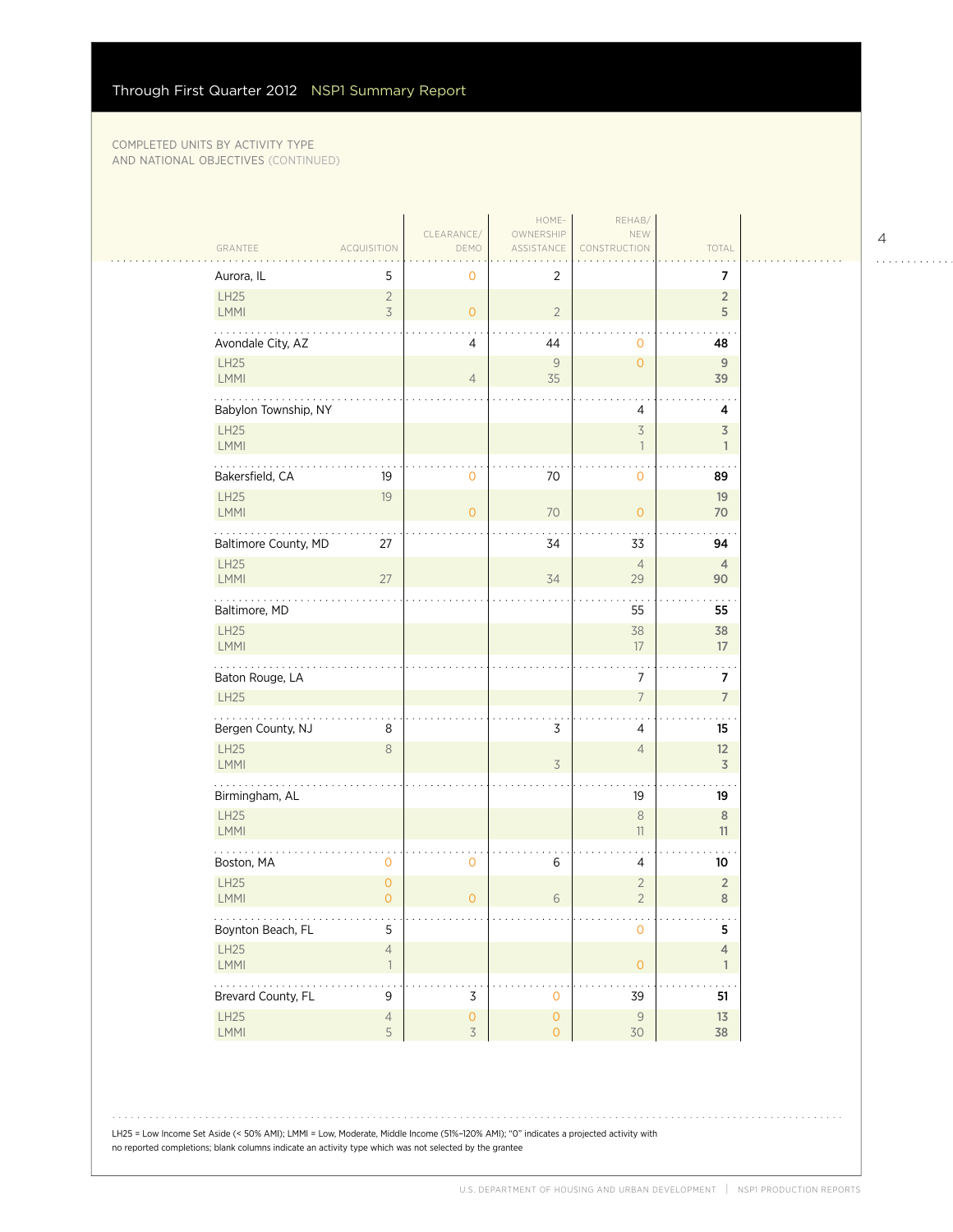| Brockton, MA                       |                                       |                | 8              | 6                                | 15                             |
|------------------------------------|---------------------------------------|----------------|----------------|----------------------------------|--------------------------------|
| LH25<br>LMMI                       | $\mathsf{O}\xspace$<br>$\overline{1}$ |                | $\,8\,$        | $\overline{4}$<br>$\overline{2}$ | $\overline{4}$<br>11           |
| Broward County, FL                 | 0                                     | 6              | 18             | 79                               | 103                            |
| LH25                               | $\overline{0}$                        |                |                | 38                               | 38                             |
| LMMI<br>.                          | $\overline{0}$                        | 6              | 18             | 41                               | 65                             |
| Butler County, OH                  |                                       | 29             |                | 3                                | 32                             |
| LH25<br>LMMI                       |                                       | 29             |                | 1<br>$\overline{2}$              | $\mathbf{1}$<br>31             |
| Canton Township, MI                | 1                                     |                |                |                                  | 1                              |
| LH25<br>LMMI                       | $\overline{0}$<br>$\mathbf{1}$        |                |                |                                  | $\mathbf{O}$<br>$\mathbf{1}$   |
| Canton, OH                         |                                       | 1              |                | 1                                | $\overline{2}$                 |
| LH25<br>LMMI                       |                                       |                |                | $\overline{O}$<br>1              | $\mathbf{O}$<br>$\overline{2}$ |
| .<br>Cape Coral, FL                | 0                                     | $\mathbf 0$    | 38             | 19                               | 57                             |
| LH25<br>LMMI                       | $\overline{O}$                        | $\overline{0}$ | 38             | $\mathsf O$<br>19                | $\mathbf{O}$<br>57             |
| Chandler, AZ                       | 19                                    |                | 7              |                                  | 26                             |
| LH25<br>LMMI                       | $\sqrt{6}$<br>13                      |                | $\overline{7}$ |                                  | 6<br>20                        |
| .<br>Charlotte, NC                 | 0                                     |                | 20             | 15                               | 35                             |
| LH25<br>LMMI                       | $\overline{O}$                        |                | 20             | 15                               | 15<br>20                       |
| Chattanooga, TN                    | 10                                    | 52             | 4              | 9                                | 75                             |
| LH25<br>LMMI                       | 10                                    | 52             | $\overline{4}$ | $\mathsf{9}$                     | 10<br>65                       |
| Chicago, IL                        |                                       | 76             |                | 29                               | 105                            |
| LH25<br><b>LMMI</b>                |                                       | 76             |                | $\overline{4}$<br>25             | $\overline{4}$<br>101          |
| Chula Vista, CA                    | 10                                    |                | 2              |                                  | 12                             |
| LH25<br><b>LMMI</b>                | $\sqrt{6}$<br>$\sqrt{4}$              |                | $\overline{2}$ |                                  | $\sqrt{6}$<br>6                |
| $\sim$ $\sim$ $\sim$<br>Cicero, IL | 0                                     |                | 12             | $\overline{2}$                   | 14                             |
| LH25                               | $\mathsf O$                           |                | $\sqrt{6}$     | $\mathsf{O}\xspace$              | $\sqrt{6}$                     |
| LMMI                               | $\overline{0}$                        |                | 6              | $\overline{2}$                   | $\,8\,$                        |

5

 $1.1.1.1.1.1.1.1.1.1$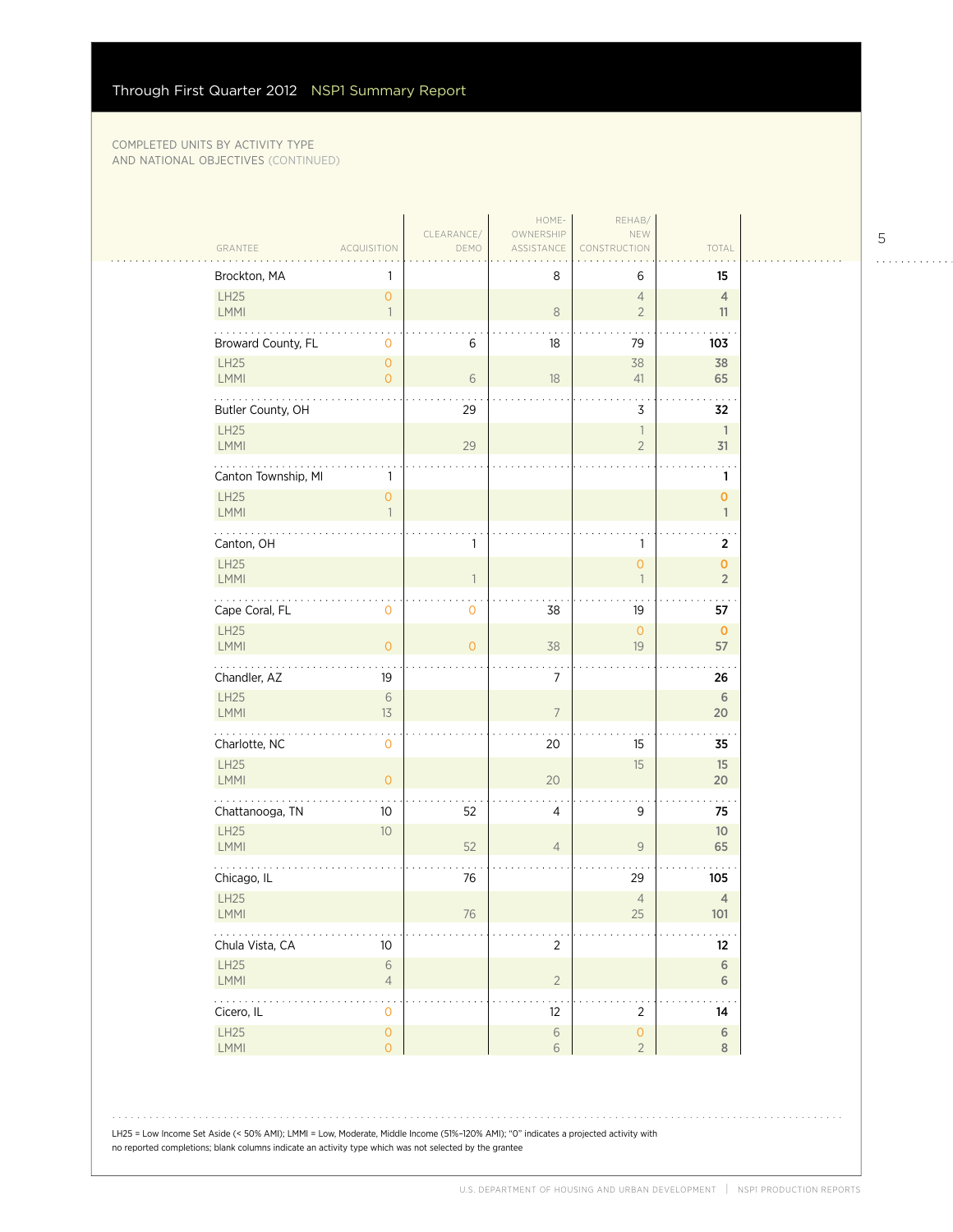$\sim$  .

| Cincinnati, OH                                   | 266                                                  |                                       | 16                                         | 282                            |
|--------------------------------------------------|------------------------------------------------------|---------------------------------------|--------------------------------------------|--------------------------------|
| LH25<br>LMMI                                     | 266                                                  |                                       | $\overline{\phantom{a}}$<br>15             | $\mathbf{1}$<br>281            |
| Clark County, NV                                 | $\mathbf 0$                                          | 13                                    | 136                                        | 149                            |
| LH25<br>LMMI                                     | $\overline{O}$                                       | 13                                    | 61<br>75                                   | 61<br>88                       |
| Clayton County, GA<br>$\circ$                    |                                                      | 9                                     | 113                                        | 122                            |
| <b>LH25</b><br>$\circ$<br>LMMI<br>$\overline{0}$ |                                                      | ı<br>8                                | 49<br>64                                   | 50<br>72                       |
| Cleveland, OH                                    | 687                                                  |                                       | 53                                         | 740                            |
| LH25<br>LMMI                                     | 687                                                  |                                       | 37<br>16                                   | 37<br>703                      |
| Clinton Township, MI<br>11                       | $\mathbf 0$                                          |                                       | 12                                         | 23                             |
| LH25<br>11<br>LMMI                               | $\overline{0}$                                       |                                       | 12                                         | 11<br>12                       |
| Cobb County, GA<br>$\mathbf 0$                   |                                                      | 0                                     | 46                                         | 46                             |
| LH25<br>$\circ$<br><b>LMMI</b>                   | $\overline{O}$                                       | $\mathsf{O}\xspace$<br>$\overline{0}$ | $\overline{3}$<br>43                       | $\overline{3}$<br>43           |
| Collier County, FL<br>20                         | $\mathbf{1}$                                         | 0                                     |                                            | 21                             |
| LH25<br>LMMI<br>17                               | $\overline{\mathcal{S}}$<br>$\overline{\phantom{a}}$ | $\overline{0}$<br>$\overline{0}$      |                                            | 3<br>18                        |
| .<br>Columbus, OH                                | 97                                                   |                                       | 20                                         | 117                            |
| LH25<br>LMMI                                     | 97                                                   |                                       | $\overline{4}$<br>16                       | $\overline{4}$<br>113          |
| Columbus-Muscogee, GA                            | 1<br>$\mathbf{0}$                                    | 1                                     | 3                                          | 5                              |
| <b>LH25</b><br>$\circ$<br>LMMI<br>$\overline{O}$ | $\mathbf{1}$                                         | 1<br>$\overline{0}$                   | $\overline{\mathcal{S}}$<br>$\overline{O}$ | $\overline{4}$<br>$\mathbf{1}$ |
| Commonwealth of Puerto Rico                      |                                                      |                                       | 10 <sup>°</sup>                            | 10                             |
| LH25<br>LMMI                                     |                                                      |                                       | 5<br>5                                     | 5<br>5                         |
| Compton, CA                                      | 3                                                    |                                       |                                            | 3                              |
| $\mathsf{O}\xspace$<br>LH25<br>LMMI              | $\preceq$                                            |                                       |                                            | 0<br>$\overline{3}$            |
| .<br>Connecticut State Program<br>26             | $\mathbf{1}$                                         | 12                                    | $\boldsymbol{7}$                           | 46                             |
| LH25<br>$13$<br>LMMI<br>13                       | $\mathbf{1}$                                         | 12                                    | $\mathsf S$<br>$\overline{2}$              | 18<br>28                       |

LH25 = Low Income Set Aside (< 50% AMI); LMMI = Low, Moderate, Middle Income (51%–120% AMI); "0" indicates a projected activity with no reported completions; blank columns indicate an activity type which was not selected by the grantee

6

 $1.1.1.1.1.1.1.1.1.1$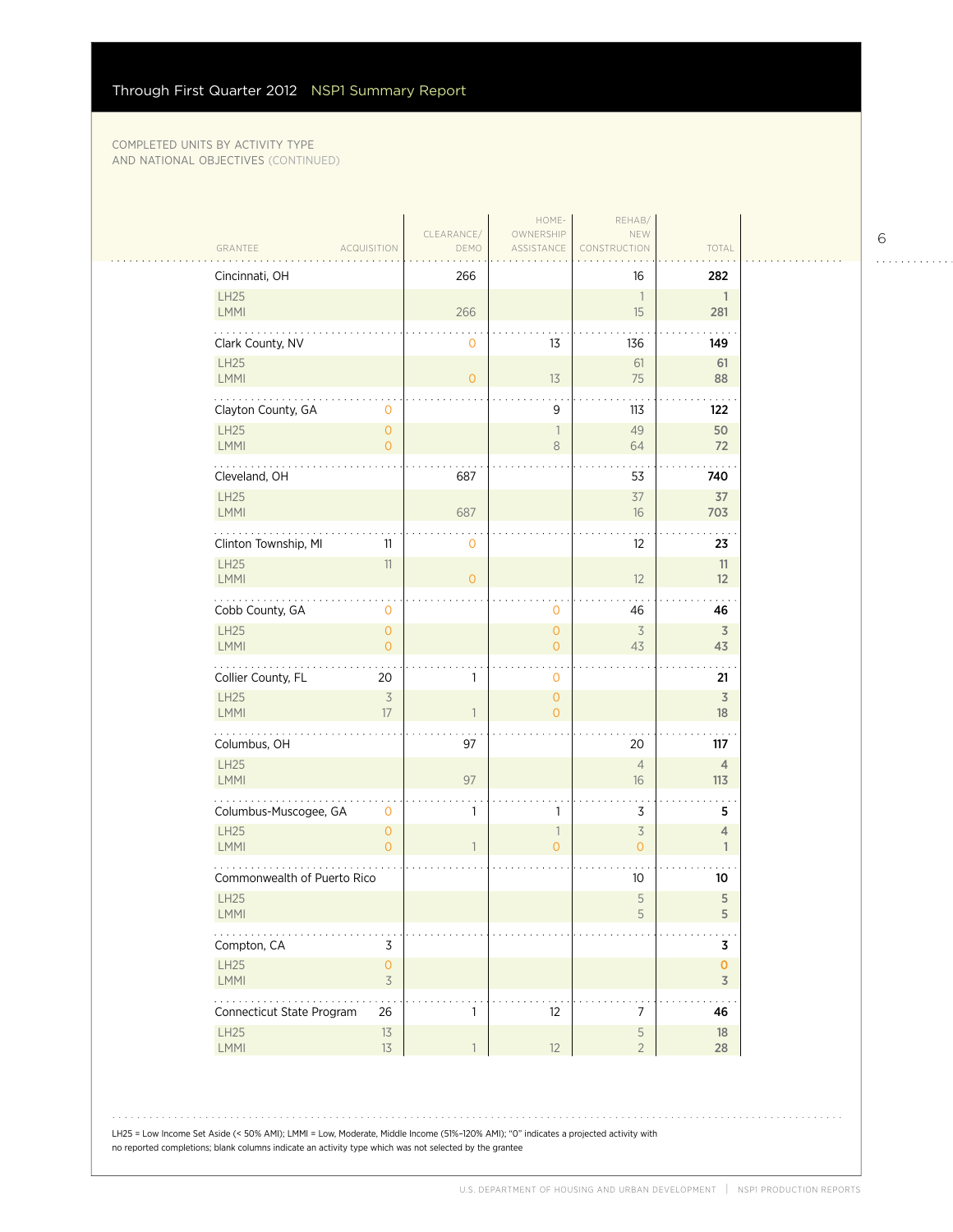|                                                                 |                                    |                    | HOME-                              | REHAB/                           |                                  |  |
|-----------------------------------------------------------------|------------------------------------|--------------------|------------------------------------|----------------------------------|----------------------------------|--|
| GRANTEE                                                         | <b>ACQUISITION</b>                 | CLEARANCE/<br>DEMO | OWNERSHIP<br>ASSISTANCE            | NEW<br><b>ISTRUCTION</b>         | TOTAL                            |  |
| Contra Costa County, CA                                         |                                    |                    | 11                                 | 22                               | 33                               |  |
| LH25                                                            |                                    |                    |                                    | 9                                | 9                                |  |
| LMMI                                                            |                                    |                    | 11                                 | 13                               | 24                               |  |
| Cook County, IL                                                 |                                    | 24                 |                                    | 3                                | . .<br>27                        |  |
| LH25<br>LMMI                                                    |                                    | 24                 |                                    | $\mathsf{O}\xspace$<br>$\preceq$ | $\mathbf 0$<br>27                |  |
|                                                                 |                                    |                    |                                    |                                  |                                  |  |
| Coral Springs, FL<br>LH25                                       |                                    |                    | 38                                 | 36                               | 74                               |  |
| LMMI                                                            |                                    |                    | 10<br>28                           | $10$<br>26                       | 20<br>54                         |  |
| Corona, CA                                                      | 21                                 |                    |                                    |                                  | 21                               |  |
| LH25                                                            | 12                                 |                    |                                    |                                  | 12                               |  |
| LMMI                                                            | 9                                  |                    |                                    |                                  | 9                                |  |
| Cuyahoga County, OH                                             |                                    | 53                 | $\overline{7}$                     | 194                              | 254                              |  |
| LH25                                                            |                                    |                    |                                    | 180                              | 180                              |  |
| LMMI                                                            |                                    | 53                 | $\overline{7}$                     | 14                               | 74                               |  |
| Dakota County, MN                                               |                                    | 14                 | 41                                 | 5                                | 60                               |  |
| LH25<br>LMMI                                                    |                                    | 14                 | $\overline{4}$<br>37               | 5                                | 9<br>51                          |  |
|                                                                 |                                    |                    |                                    |                                  |                                  |  |
| Dallas County, TX<br>LH25                                       |                                    |                    | 12<br>12                           | 30                               | 42<br>12                         |  |
| LMMI                                                            |                                    |                    |                                    | 30                               | 30                               |  |
| .<br>Dallas, TX                                                 | 38                                 |                    |                                    | 36                               | 74                               |  |
| LH25                                                            | 14                                 |                    |                                    |                                  | 14                               |  |
| LMMI                                                            | 24                                 |                    |                                    | 36                               | 60                               |  |
| Dayton, OH                                                      |                                    | 521                |                                    | $\overline{4}$                   | 525                              |  |
| LH25                                                            |                                    |                    |                                    | $\overline{4}$                   | $\overline{4}$                   |  |
| LMMI                                                            |                                    | 521                |                                    | $\mathsf{O}\xspace$              | 521                              |  |
| Dearborn, MI                                                    |                                    | 47                 |                                    | 3                                | 50                               |  |
| LH25<br>LMMI                                                    |                                    | 47                 |                                    | $\overline{2}$                   | $\sqrt{2}$<br>48                 |  |
|                                                                 |                                    |                    |                                    |                                  |                                  |  |
| Deerfield Beach, FL<br>LH25                                     | $\mathbf 0$<br>$\mathsf{O}\xspace$ |                    | $\boldsymbol{7}$<br>$\overline{4}$ | $\mathsf{O}$<br>$\mathsf{O}$     | $\overline{7}$<br>$\overline{4}$ |  |
| LMMI                                                            | $\circ$                            |                    | $\overline{\mathcal{S}}$           |                                  | $\overline{3}$                   |  |
| $\mathbb{Z}^2$ . The set of $\mathbb{Z}^2$<br>Dekalb County, GA |                                    |                    | $\mathsf 9$                        | 140                              | 149                              |  |
| LH25                                                            |                                    |                    | $\mathsf{O}\xspace$                | 86                               | 86                               |  |
| LMMI                                                            |                                    |                    | $\mathsf 9$                        | 54                               | 63                               |  |

LH25 = Low Income Set Aside (< 50% AMI); LMMI = Low, Moderate, Middle Income (51%–120% AMI); "0" indicates a projected activity with no reported completions; blank columns indicate an activity type which was not selected by the grantee

 $1.1.1.1.1.1.1.1.1.1$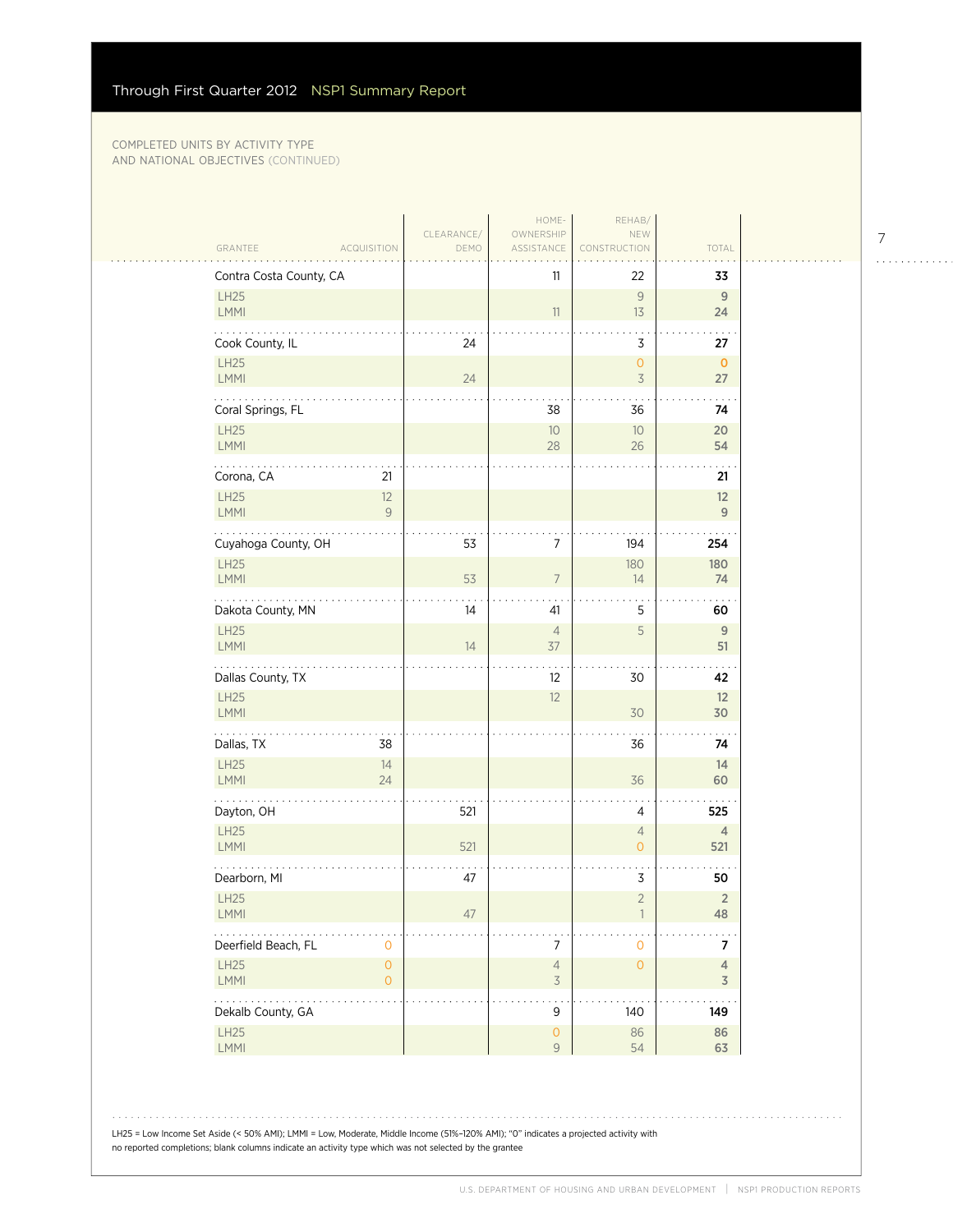$\sim$  .

|                                                             |                    | HOME-                   | REHAB/                                     |                                |
|-------------------------------------------------------------|--------------------|-------------------------|--------------------------------------------|--------------------------------|
| GRANTEE<br><b>ACQUISITION</b>                               | CLEARANCE/<br>DEMO | OWNERSHIP<br>ASSISTANCE | NEW<br>CONSTRUCTION                        | TOTAL                          |
| Deltona, FL                                                 |                    |                         | 40                                         | 40                             |
| LH25<br>LMMI                                                |                    |                         | 12<br>28                                   | 12<br>28                       |
| Denver, CO                                                  |                    | 36                      | 5                                          | 41                             |
| LH25<br>LMMI                                                |                    | $26\,$<br>10            | $\mathsf S$                                | 26<br>15                       |
| Detroit, MI<br>$\mathbf 0$                                  | 3,046              |                         | $\mathbf{O}$                               | 3,046                          |
| LH25<br>LMMI<br>$\circ$                                     | 3,046              |                         | $\circ$                                    | $\mathbf 0$<br>3,046           |
| DuPage County, IL<br>13                                     |                    | 0                       | 6                                          | 19                             |
| LH25<br>$\,$ $\,$ $\,$<br>LMMI<br>$\overline{7}$            |                    | $\overline{0}$          | $\circ$<br>6                               | 6<br>13                        |
| El Paso, TX<br>0                                            |                    |                         | 2                                          | $\overline{2}$                 |
| LH25<br>$\mathsf{O}\xspace$<br>LMMI                         |                    |                         | $\mathsf{O}\xspace$<br>$\overline{2}$      | $\pmb{0}$<br>$\overline{2}$    |
| .<br>Elgin, IL                                              | 0                  |                         | 4                                          | $\cdot$ .<br>4                 |
| LH25<br>LMMI                                                | $\overline{O}$     |                         | 3<br>$\overline{1}$                        | $\overline{3}$<br>$\mathbf{1}$ |
| Elk Grove, CA                                               |                    | 15                      | 10                                         | 25                             |
|                                                             |                    |                         |                                            |                                |
| LH25<br>LMMI                                                |                    | 15                      | $\overline{3}$<br>$\overline{7}$           | 3<br>22                        |
| .<br>Elkhart, IN<br>0                                       | 55                 |                         | 1                                          | 56                             |
| LH25<br>$\mathsf{O}\xspace$<br>LMMI<br>$\overline{O}$       | 55                 |                         | $\overline{\phantom{a}}$<br>$\overline{O}$ | $\mathbf{1}$<br>55             |
| Elyria, OH                                                  | 60                 | $\mathsf{O}\xspace$     | 4                                          | 64                             |
| LH25<br>LMMI                                                | 60                 | $\overline{0}$          | 3<br>1                                     | $\overline{3}$<br>61           |
| Escambia County, FL<br>0                                    | 48                 | $\,8\,$                 | 75                                         | 131                            |
| LH25<br>$\circ$<br>LMMI<br>$\mathsf{O}\xspace$              | 48                 | 8                       | 46<br>29                                   | 46<br>85                       |
| .<br>Euclid, OH<br>$\mathbf 0$                              | 67                 |                         | $\mathbf{O}$                               | 67                             |
| LH25<br>$\mathsf{O}\xspace$<br>LMMI<br>$\overline{O}$       | 67                 |                         | $\mathsf{O}\xspace$<br>$\overline{O}$      | $\mathbf 0$<br>67              |
| .<br>$\ddot{\phantom{0}}$<br>Evansville, IN<br>$\mathbf{O}$ | 84                 |                         | $\sim$ .<br>5                              | 89                             |

8

. . . . . . . . . . . .

LH25 = Low Income Set Aside (< 50% AMI); LMMI = Low, Moderate, Middle Income (51%–120% AMI); "0" indicates a projected activity with no reported completions; blank columns indicate an activity type which was not selected by the grantee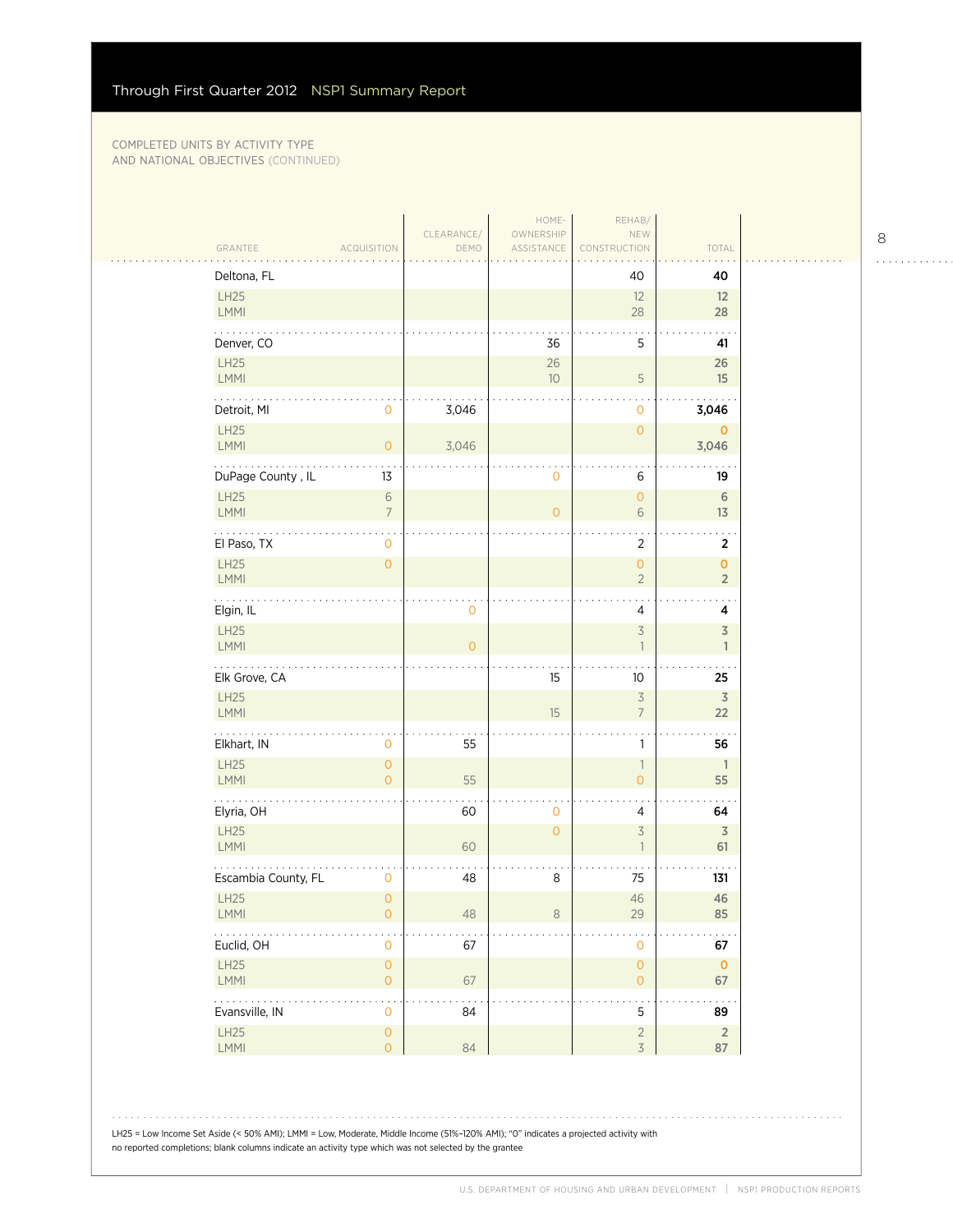$\mathcal{L}_{\mathcal{A}}$ 

|                          |                                  | CLEARANCE/ | HOME-<br>OWNERSHIP               | REHAB/<br>NEW                  |                       |
|--------------------------|----------------------------------|------------|----------------------------------|--------------------------------|-----------------------|
| GRANTEE                  | <b>ACQUISITION</b>               | DEMO       | ASSISTANCE                       | CONSTRUCTION                   | TOTAL                 |
| Fairfax County, VA       | 28                               |            | 10                               |                                | 38                    |
| LH25<br>LMMI             | 28                               |            | 10                               |                                | 28<br>10 <sup>°</sup> |
| Flint, MI                | 0                                | 125        | 0                                |                                | 125                   |
| LH25<br>LMMI             | $\overline{O}$<br>$\overline{O}$ | 125        | $\overline{O}$                   |                                | $\pmb{0}$<br>125      |
| .<br>Fontana, CA         |                                  |            |                                  | 19                             | 19                    |
| <b>LH25</b><br>LMMI      |                                  |            |                                  | $\overline{4}$<br>15           | 4<br>15               |
| Fort Bend County, TX     |                                  |            | 4                                | 11                             | 15                    |
| <b>LH25</b><br>LMMI      |                                  |            | $\overline{2}$<br>$\overline{2}$ | $\,8\,$<br>3                   | 10<br>$\mathsf S$     |
| Fort Lauderdale, FL      | 18                               |            |                                  |                                | 18                    |
| LH25<br>LMMI             | $\mathsf S$<br>13                |            |                                  |                                | $\sqrt{5}$<br>13      |
| .<br>Fort Wayne, IN      | 0                                |            | 1                                | 27                             | 28                    |
| LH25<br>LMMI             | $\overline{O}$                   |            | $\mathbf{1}$                     | $\overline{\mathcal{S}}$<br>24 | $\overline{3}$<br>25  |
| Fort Worth, TX           | 0                                |            | 166                              |                                | 166                   |
| LH25<br>LMMI             | $\overline{O}$                   |            | 13<br>153                        |                                | 13<br>153             |
| .<br>Franklin County, OH | 16                               |            |                                  | 17                             | 33                    |
| LH25<br>LMMI             | $\overline{7}$<br>9              |            |                                  | 11<br>6                        | 18<br>15              |
| Fresno County. CA        | 64                               |            | 64                               |                                | 128                   |
| <b>LH25</b><br>LMMI      | 24<br>40                         |            | 24<br>40                         |                                | 48<br>80              |
| Fresno, CA               | 260                              |            | 70                               | $\mathbf 0$                    | 330                   |
| LH25<br><b>LMMI</b>      | 236<br>24                        |            | 70                               | 0                              | 236<br>94             |
| .<br>Ft. Myers, FL       | 15                               |            |                                  | 19                             | 34                    |
| LH25<br>LMMI             | 14<br>$\overline{1}$             |            |                                  | $\sqrt{4}$<br>15               | 18<br>16              |
| .<br>Fulton County, GA   | 27                               |            |                                  | 51                             | . .<br>78             |
| LH25<br>LMMI             | $\overline{7}$<br>20             |            |                                  | 15<br>36                       | $22\,$<br>56          |

9

. . . . . . . . . . . .

LH25 = Low Income Set Aside (< 50% AMI); LMMI = Low, Moderate, Middle Income (51%–120% AMI); "0" indicates a projected activity with no reported completions; blank columns indicate an activity type which was not selected by the grantee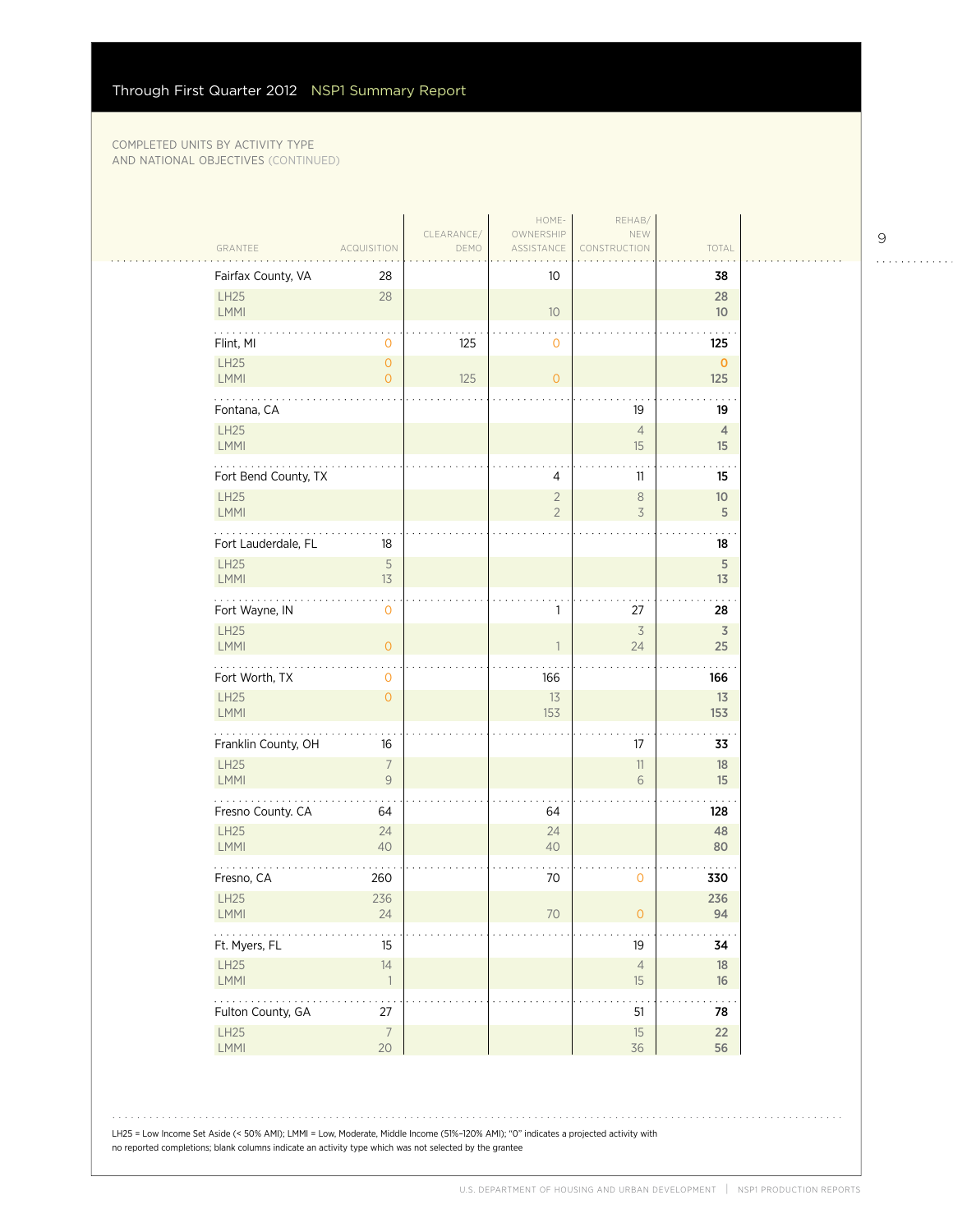| GRANTEE                    | <b>ACQUISITION</b>                         | CLEARANCE/<br>DEMO         | HOME-<br>OWNERSHIP<br>ASSISTANCE | REHAB/<br>NEW<br>CONSTRUCTION    | TOTAL                         |
|----------------------------|--------------------------------------------|----------------------------|----------------------------------|----------------------------------|-------------------------------|
| Garland, TX                | 8                                          | 10                         | 3                                |                                  | 21                            |
| LH25<br><b>LMMI</b>        | $\overline{4}$<br>$\overline{4}$           | 10 <sup>°</sup>            | $\overline{\mathcal{S}}$         |                                  | $\overline{4}$<br>17          |
| Gary, IN                   | $\mathbf{1}$                               | 177                        |                                  |                                  | 178                           |
| LH25<br>LMMI               | $\overline{1}$<br>$\overline{O}$           | 177                        |                                  |                                  | 1<br>177                      |
| .<br>Genesee County, MI    | 29                                         | 150                        | 6                                | $\mathbf 0$                      | 185                           |
| LH25<br>LMMI               | 15<br>14                                   | 150                        | $6\,$                            | $\overline{O}$<br>$\overline{O}$ | 15<br>170                     |
| Glendale, AZ               | 65                                         |                            |                                  |                                  | 65                            |
| <b>LH25</b><br><b>LMMI</b> | $\overline{0}$<br>65                       |                            |                                  |                                  | $\mathbf 0$<br>65             |
| Grand Prairie, TX          | 16                                         |                            | 61                               |                                  | 77                            |
| <b>LH25</b><br>LMMI        | $\overline{4}$<br>12                       |                            | $10$<br>51                       |                                  | 14<br>63                      |
| Grand Rapids, MI           |                                            |                            | 10                               | 34                               | 44                            |
| <b>LH25</b><br>LMMI        |                                            |                            | 10                               | 11<br>23                         | 11<br>33                      |
| Greenville County, SC      | 4                                          | 45                         |                                  | 21                               | 70                            |
| LH25<br>LMMI               | $\overline{\mathcal{S}}$<br>$\overline{1}$ | 45                         |                                  | 21                               | 24<br>46                      |
| .<br>Gwinnett County, GA   | 112                                        |                            | 34                               | 133                              | 279                           |
| LH25<br><b>LMMI</b>        | 58<br>54                                   |                            | $\sqrt{2}$<br>32                 | 59<br>74                         | 119<br>160                    |
| Hamilton City, OH          |                                            | 8                          | $\mathbf 0$                      | 7                                | 15                            |
| <b>LH25</b><br><b>LMMI</b> |                                            | $\,8\,$                    | $\overline{O}$<br>$\overline{0}$ | $\mathsf S$<br>$\overline{2}$    | $\sqrt{5}$<br>10 <sup>°</sup> |
| Hamilton County, IN        | 23                                         |                            |                                  |                                  | 23                            |
| LH25<br><b>LMMI</b>        | 5<br>18                                    |                            |                                  |                                  | $\mathsf S$<br>18             |
| Hamilton County, OH        | $\overline{2}$                             | 93                         | $\mathbf{O}$                     | 28                               | 123                           |
| LH25<br>LMMI               | $\overline{1}$<br>$\overline{1}$           | 93                         | $\overline{O}$                   | $17\,$<br>11                     | 18<br>105                     |
| .<br>Hammond, IN           |                                            | . .<br>$\mathsf{O}\xspace$ | $\mathbf{O}$                     | 19                               | 19                            |
| LH25<br>LMMI               |                                            | $\mathsf{O}\xspace$        | $\circ$                          | $\,8\,$<br>$11\,$                | $\,8\,$<br>11                 |

LH25 = Low Income Set Aside (< 50% AMI); LMMI = Low, Moderate, Middle Income (51%–120% AMI); "0" indicates a projected activity with no reported completions; blank columns indicate an activity type which was not selected by the grantee

10

. . . . . . . . . . . .

 $\mathbb{R}$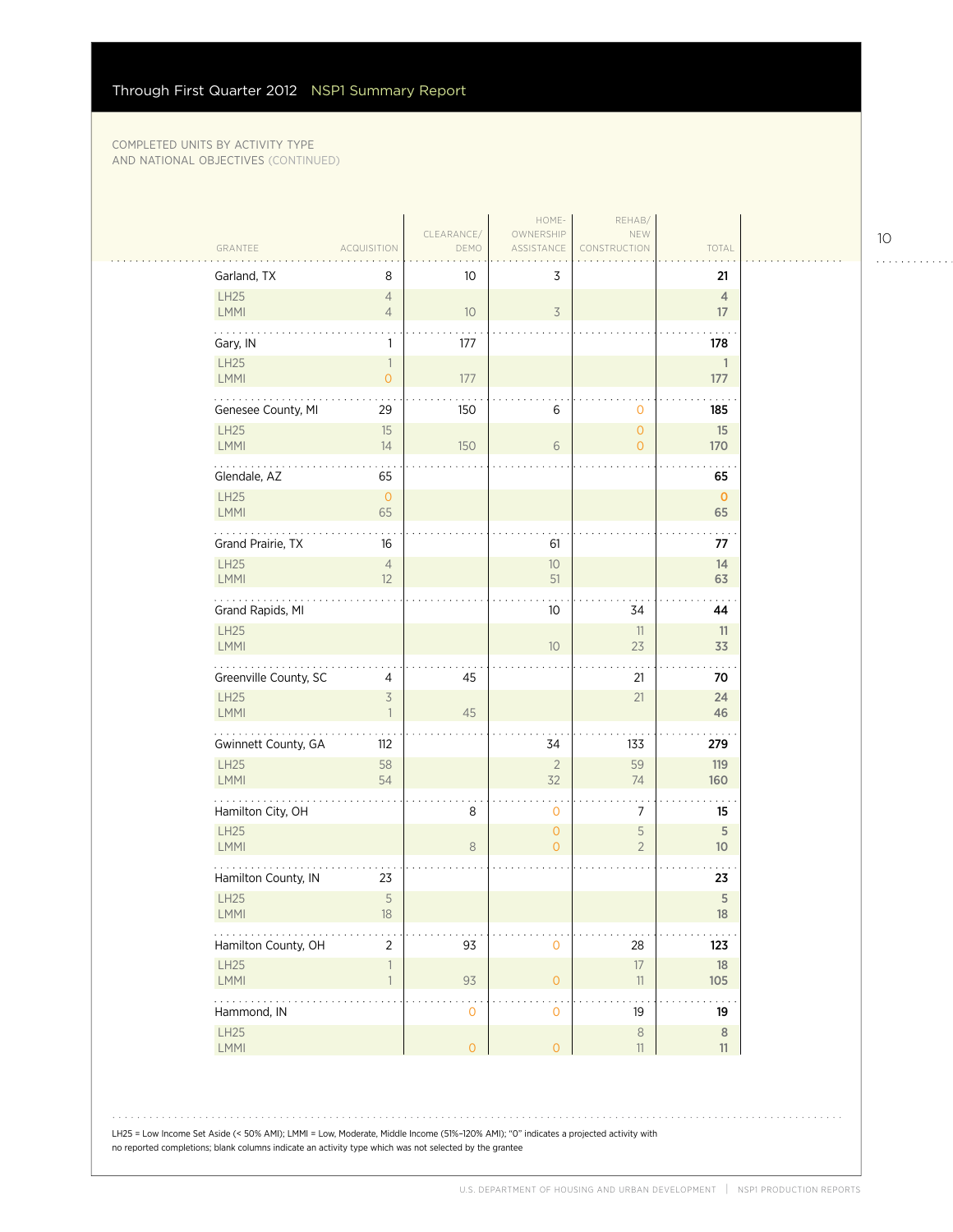| GRANTEE<br><b>ACQUISITION</b>                         | CLEARANCE/<br>DEMO             | OWNERSHIP<br>ASSISTANCE   | NEW<br><b>NSTRUCTION</b>                        | TOTAL                            |
|-------------------------------------------------------|--------------------------------|---------------------------|-------------------------------------------------|----------------------------------|
| Harris County, TX<br>72                               |                                | $\mathbf 0$               | 131                                             | 203                              |
| LH25<br>$\mathsf O$<br>$72\,$<br>LMMI                 |                                | $\overline{0}$<br>$\circ$ | 131                                             | 131<br>72                        |
| Hawaii State Program<br>16                            |                                |                           | 51                                              | 67                               |
| LH25<br>LMMI<br>16                                    |                                |                           | 20<br>31                                        | 20<br>47                         |
| Hemet, CA<br>36                                       |                                |                           |                                                 | 36                               |
| LH25<br>$\overline{4}$<br>32<br>LMMI                  |                                |                           |                                                 | $\overline{4}$<br>32             |
| Henderson, NV<br>13                                   |                                | 14                        | $\mathsf 3$                                     | 30                               |
| LH25<br>$\sqrt{6}$<br>LMMI<br>$\overline{7}$          |                                | 14                        | $\overline{\mathcal{S}}$<br>$\mathsf{O}\xspace$ | $\,9$<br>21                      |
| Hennepin County, MN                                   | 0                              | 33                        | 15                                              | 48                               |
| LH25<br><b>LMMI</b>                                   | $\overline{0}$                 | $\mathsf{9}$<br>24        | $\mathsf S$<br>10                               | 14<br>34                         |
| Hesperia, CA<br>$\mathbf 0$                           |                                | $\mathbf 0$               | 0                                               | $\mathbf 0$                      |
| LH25<br>$\mathsf O$<br><b>LMMI</b><br>$\overline{O}$  |                                | $\overline{0}$            | $\overline{O}$                                  | $\mathbf 0$<br>$\mathbf{O}$      |
| Hialeah, FL                                           |                                |                           | $\mathsf{O}$                                    | 0                                |
| LH25<br>LMMI                                          |                                |                           | $\overline{O}$<br>$\mathsf{O}\xspace$           | $\mathbf 0$<br>$\mathbf 0$       |
| Hidalgo County, TX<br>$\overline{4}$                  |                                |                           | $\overline{2}$                                  | 6                                |
| LH25<br>$\mathsf{O}\xspace$<br>LMMI<br>$\overline{4}$ |                                |                           | $\overline{2}$                                  | $\overline{2}$<br>$\overline{4}$ |
| Hillsborough County, FL<br>34                         | 1                              | 4                         | $\mathbf 0$                                     | 39                               |
| <b>LH25</b><br>$\mathbf 0$<br>LMMI<br>34              | $\overline{0}$<br>$\mathbf{1}$ | $\circ$<br>$\overline{4}$ | $\overline{0}$<br>$\overline{O}$                | $\mathbf 0$<br>39                |
| Hollywood, FL<br>$17\,$                               | 11                             |                           | 11                                              | 39                               |
| LH25<br>17<br>LMMI<br>$\mathsf{O}\xspace$             | 11                             |                           | $\overline{0}$<br>11                            | 17<br>22                         |
| Homestead City, FL<br>$\overline{4}$                  | 0                              | $\overline{2}$            | 0                                               | $\bf 6$                          |
| LH25<br>$\mathsf{O}\xspace$<br>LMMI<br>$\overline{4}$ | $\overline{O}$                 | $\overline{2}$            | $\mathsf{O}\xspace$<br>$\mathsf{O}\xspace$      | $\mathbf 0$<br>6                 |
| .<br>Houston, TX<br>13                                |                                |                           | $\bullet$<br>0                                  | 13                               |
| LH25<br>$10$<br>LMMI<br>$\overline{3}$                |                                |                           | $\mathsf{O}\xspace$                             | $10\,$<br>$\overline{3}$         |

LH25 = Low Income Set Aside (< 50% AMI); LMMI = Low, Moderate, Middle Income (51%–120% AMI); "0" indicates a projected activity with no reported completions; blank columns indicate an activity type which was not selected by the grantee

11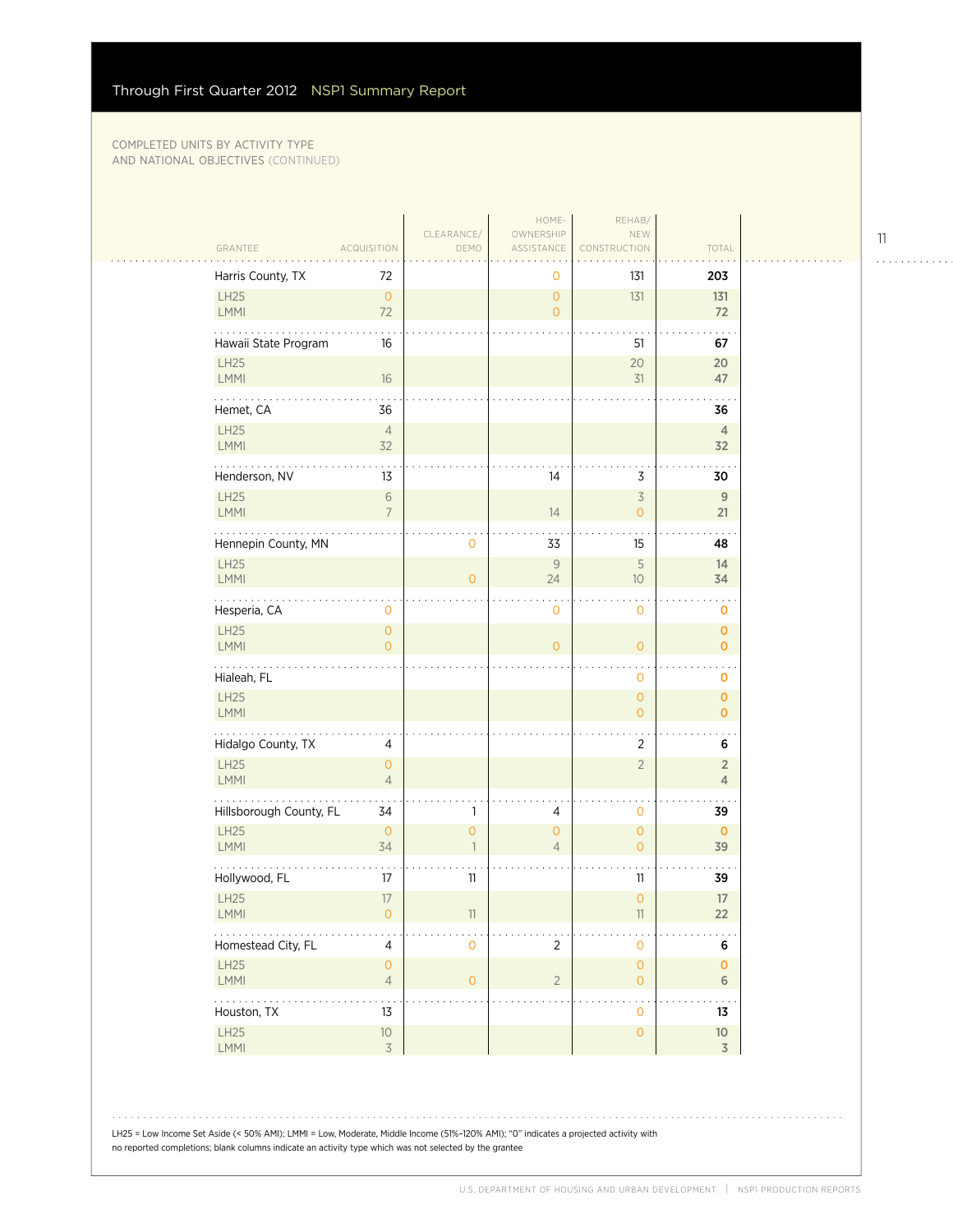| CLEARANCE/<br>OWNERSHIP<br>NEW<br>TOTAL<br>GRANTEE<br>DEMO<br>ASSISTANCE<br><b>ACQUISITION</b><br>CONSTRUCTION<br>Indianapolis, IN<br>239<br>76<br>315<br>LH25<br>57<br>57<br>LMMI<br>239<br>19<br>258<br>Islip Town, NY<br>6<br>6<br>LH25<br>$\overline{\mathcal{S}}$<br>3<br>3<br>$\overline{3}$<br>LMMI<br>$9\,$<br>Jackson, MS<br>0<br>9<br>LH25<br>$\mathsf{O}\xspace$<br>$\overline{7}$<br>$\overline{7}$<br>LMMI<br>$\overline{0}$<br>$\overline{2}$<br>$\overline{2}$<br>Jacksonville-Duval, FL<br>$\mathsf{O}\xspace$<br>58<br>0<br>0<br>58<br>LH25<br>$\overline{0}$<br>$\mathbf 0$<br><b>LMMI</b><br>$\mathsf{O}\xspace$<br>$\overline{0}$<br>$\mathbf{O}$<br>58<br>58<br>Jefferson County, AL<br>13<br>0<br>13<br>LH25<br>$\mathsf S$<br>5<br>$\mathsf{O}\xspace$<br>LMMI<br>$\overline{0}$<br>$\,8\,$<br>8<br>.<br>Jersey City, NJ<br>6<br>8<br>32<br>46<br>21<br>LH25<br>21<br>6<br>$\,8\,$<br>LMMI<br>11<br>25<br>3<br>16<br>Joliet, IL<br>11<br>30<br>$\mathsf S$<br>LH25<br>5<br>LMMI<br>3<br>11<br>25<br>11<br>. |
|------------------------------------------------------------------------------------------------------------------------------------------------------------------------------------------------------------------------------------------------------------------------------------------------------------------------------------------------------------------------------------------------------------------------------------------------------------------------------------------------------------------------------------------------------------------------------------------------------------------------------------------------------------------------------------------------------------------------------------------------------------------------------------------------------------------------------------------------------------------------------------------------------------------------------------------------------------------------------------------------------------------------------------|
|                                                                                                                                                                                                                                                                                                                                                                                                                                                                                                                                                                                                                                                                                                                                                                                                                                                                                                                                                                                                                                    |
|                                                                                                                                                                                                                                                                                                                                                                                                                                                                                                                                                                                                                                                                                                                                                                                                                                                                                                                                                                                                                                    |
|                                                                                                                                                                                                                                                                                                                                                                                                                                                                                                                                                                                                                                                                                                                                                                                                                                                                                                                                                                                                                                    |
|                                                                                                                                                                                                                                                                                                                                                                                                                                                                                                                                                                                                                                                                                                                                                                                                                                                                                                                                                                                                                                    |
|                                                                                                                                                                                                                                                                                                                                                                                                                                                                                                                                                                                                                                                                                                                                                                                                                                                                                                                                                                                                                                    |
|                                                                                                                                                                                                                                                                                                                                                                                                                                                                                                                                                                                                                                                                                                                                                                                                                                                                                                                                                                                                                                    |
|                                                                                                                                                                                                                                                                                                                                                                                                                                                                                                                                                                                                                                                                                                                                                                                                                                                                                                                                                                                                                                    |
|                                                                                                                                                                                                                                                                                                                                                                                                                                                                                                                                                                                                                                                                                                                                                                                                                                                                                                                                                                                                                                    |
|                                                                                                                                                                                                                                                                                                                                                                                                                                                                                                                                                                                                                                                                                                                                                                                                                                                                                                                                                                                                                                    |
|                                                                                                                                                                                                                                                                                                                                                                                                                                                                                                                                                                                                                                                                                                                                                                                                                                                                                                                                                                                                                                    |
|                                                                                                                                                                                                                                                                                                                                                                                                                                                                                                                                                                                                                                                                                                                                                                                                                                                                                                                                                                                                                                    |
|                                                                                                                                                                                                                                                                                                                                                                                                                                                                                                                                                                                                                                                                                                                                                                                                                                                                                                                                                                                                                                    |
|                                                                                                                                                                                                                                                                                                                                                                                                                                                                                                                                                                                                                                                                                                                                                                                                                                                                                                                                                                                                                                    |
|                                                                                                                                                                                                                                                                                                                                                                                                                                                                                                                                                                                                                                                                                                                                                                                                                                                                                                                                                                                                                                    |
|                                                                                                                                                                                                                                                                                                                                                                                                                                                                                                                                                                                                                                                                                                                                                                                                                                                                                                                                                                                                                                    |
| Kane County, IL<br>7<br>8<br>1                                                                                                                                                                                                                                                                                                                                                                                                                                                                                                                                                                                                                                                                                                                                                                                                                                                                                                                                                                                                     |
| <b>LH25</b><br>$\overline{\mathcal{S}}$<br>0<br>3<br>LMMI<br>$\overline{4}$<br>5                                                                                                                                                                                                                                                                                                                                                                                                                                                                                                                                                                                                                                                                                                                                                                                                                                                                                                                                                   |
| Kansas City, MO<br>10<br>10                                                                                                                                                                                                                                                                                                                                                                                                                                                                                                                                                                                                                                                                                                                                                                                                                                                                                                                                                                                                        |
| <b>LH25</b><br>$\overline{4}$<br>$\overline{4}$<br>LMMI<br>6<br>6                                                                                                                                                                                                                                                                                                                                                                                                                                                                                                                                                                                                                                                                                                                                                                                                                                                                                                                                                                  |
| Kent County, MI<br>19<br>0<br>32<br>51                                                                                                                                                                                                                                                                                                                                                                                                                                                                                                                                                                                                                                                                                                                                                                                                                                                                                                                                                                                             |
| $\overline{7}$<br>LH25<br>$\mathcal{G}$<br>16<br>LMMI<br>12<br>$\mathsf{O}\xspace$<br>23<br>35                                                                                                                                                                                                                                                                                                                                                                                                                                                                                                                                                                                                                                                                                                                                                                                                                                                                                                                                     |
| .<br>Kern County, CA<br>26<br>$\mathbf{O}$<br>26                                                                                                                                                                                                                                                                                                                                                                                                                                                                                                                                                                                                                                                                                                                                                                                                                                                                                                                                                                                   |
| LH25<br>$26\,$<br>$\mathsf{O}\xspace$<br>26<br>LMMI<br>$\mathsf O$<br>$\overline{0}$<br>$\mathbf{O}$                                                                                                                                                                                                                                                                                                                                                                                                                                                                                                                                                                                                                                                                                                                                                                                                                                                                                                                               |
| .<br>.<br>$\sim$ $\sim$<br>Kissimmee, FL<br>19<br>19<br>38                                                                                                                                                                                                                                                                                                                                                                                                                                                                                                                                                                                                                                                                                                                                                                                                                                                                                                                                                                         |
| LH25<br>$10$<br>$10$<br>LMMI<br>$\mathsf g$<br>19<br>28                                                                                                                                                                                                                                                                                                                                                                                                                                                                                                                                                                                                                                                                                                                                                                                                                                                                                                                                                                            |

LH25 = Low Income Set Aside (< 50% AMI); LMMI = Low, Moderate, Middle Income (51%–120% AMI); "0" indicates a projected activity with no reported completions; blank columns indicate an activity type which was not selected by the grantee

. . . . . . . . . . . .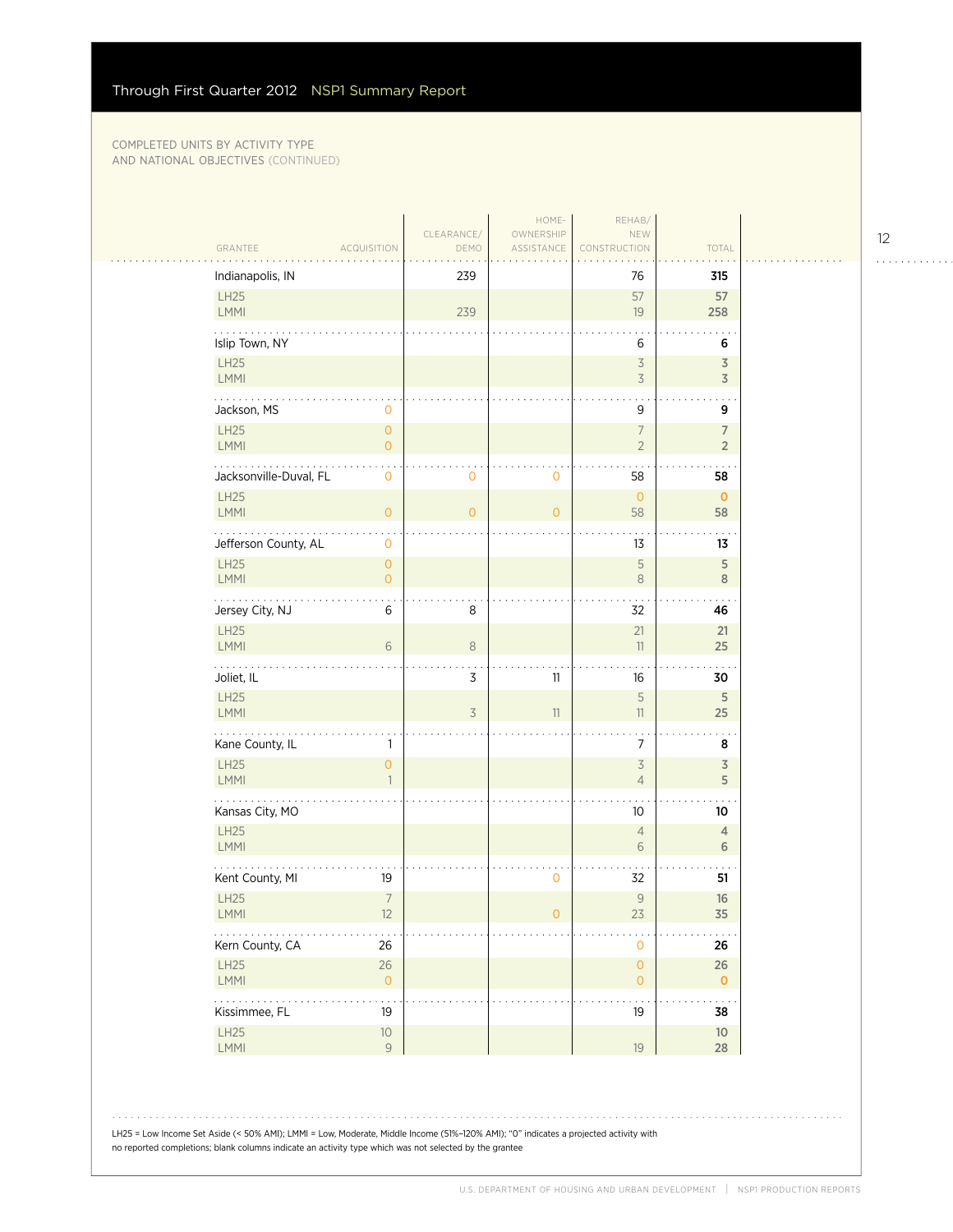|                                                                      |                                            | CLEARANCE/                                 | HOME-<br>OWNERSHIP | REHAB/<br>NEW                                        |                                    |
|----------------------------------------------------------------------|--------------------------------------------|--------------------------------------------|--------------------|------------------------------------------------------|------------------------------------|
| GRANTEE                                                              | <b>ACQUISITION</b>                         | DEMO                                       | ASSISTANCE         | CONSTRUCTION                                         | TOTAL                              |
| Knoxville, TN                                                        | 3                                          | 6                                          |                    | 74                                                   | 83                                 |
| LH25<br>LMMI                                                         | $\overline{c}$<br>$\overline{1}$           | 6                                          |                    | 17<br>57                                             | 19<br>64                           |
| Kokomo, IN                                                           |                                            | 0                                          | $\mathbf 0$        | 13                                                   | 13                                 |
| LH25<br>LMMI                                                         |                                            | $\overline{O}$                             | $\circ$            | 9<br>$\overline{4}$                                  | $9$<br>$\overline{4}$              |
| .<br>Lake County, FL                                                 | $\mathbf 0$                                |                                            |                    | 23                                                   | 23                                 |
| LH25<br>LMMI                                                         | $\mathsf{O}\xspace$<br>$\mathbf{O}$        |                                            |                    | 13<br>$10\,$                                         | 13<br>10 <sup>°</sup>              |
| Lake County, IL                                                      |                                            |                                            |                    | 30                                                   | 30                                 |
| <b>LH25</b><br>LMMI                                                  |                                            |                                            |                    | 11<br>19                                             | 11<br>19                           |
| Lake County, IN                                                      | 17                                         | 22                                         |                    | 5                                                    | 44                                 |
| LH25<br>LMMI                                                         | $17\,$                                     | 22                                         |                    | 5                                                    | $\sqrt{5}$<br>39                   |
| .<br>Lake County, OH                                                 | $\cdot$<br>$\mathbf 0$                     |                                            |                    | 12                                                   | $\sim$<br>$12 \,$                  |
| LH25<br><b>LMMI</b>                                                  | $\mathsf{O}$                               |                                            |                    | 12                                                   | $\mathbf 0$<br>12                  |
| Lakeland, FL                                                         | $\mathbf 0$                                | 3                                          |                    | 11                                                   | 14                                 |
| LH25<br>LMMI                                                         | $\mathsf{O}\xspace$<br>$\mathsf{O}\xspace$ | $\overline{\mathcal{S}}$<br>$\overline{O}$ |                    | $\overline{4}$<br>$\overline{7}$                     | $\boldsymbol{7}$<br>$\overline{7}$ |
| .<br>Lancaster, CA                                                   | 8                                          |                                            |                    | 6                                                    | 14                                 |
| LH25<br>LMMI                                                         | $\overline{\mathcal{S}}$<br>5              |                                            |                    | $\overline{\mathcal{S}}$<br>$\overline{\mathcal{S}}$ | 6<br>$\,8\,$                       |
| .<br>Lansing, MI                                                     |                                            | 84                                         | $\mathbf 0$        | 9                                                    | $\mathbf{r}$<br>93                 |
| LH25<br>LMMI                                                         |                                            | 84                                         | $\overline{0}$     | $\,8\,$<br>$\mathbf{1}$                              | 8<br>85                            |
| Las Vegas, NV                                                        | 19                                         |                                            | 82                 |                                                      | 101                                |
| LH25<br>LMMI                                                         | 19<br>$\circ$                              |                                            | 82                 |                                                      | 19<br>82                           |
| Lauderhill, FL                                                       | $\mathsf 3$                                | $\mathsf{O}\xspace$                        | 23                 | $\mathsf{O}\xspace$                                  | 26                                 |
| LH25<br>LMMI                                                         | $\ensuremath{\mathbb{I}}$<br>$\sqrt{2}$    | $\overline{O}$                             | $\sqrt{4}$<br>19   | $\mathsf O$                                          | $\sqrt{5}$<br>21                   |
| $\mathbb{Z}^2$ , $\mathbb{Z}^2$ , $\mathbb{Z}^2$ ,<br>Lee County, FL | .<br>33                                    | $\mathbf 0$                                |                    | 115                                                  | . .<br>148                         |
| LH25<br>LMMI                                                         | 33                                         | $\circ$                                    |                    | $\overline{\phantom{a}}$<br>114                      | 34<br>114                          |

LH25 = Low Income Set Aside (< 50% AMI); LMMI = Low, Moderate, Middle Income (51%–120% AMI); "0" indicates a projected activity with no reported completions; blank columns indicate an activity type which was not selected by the grantee

13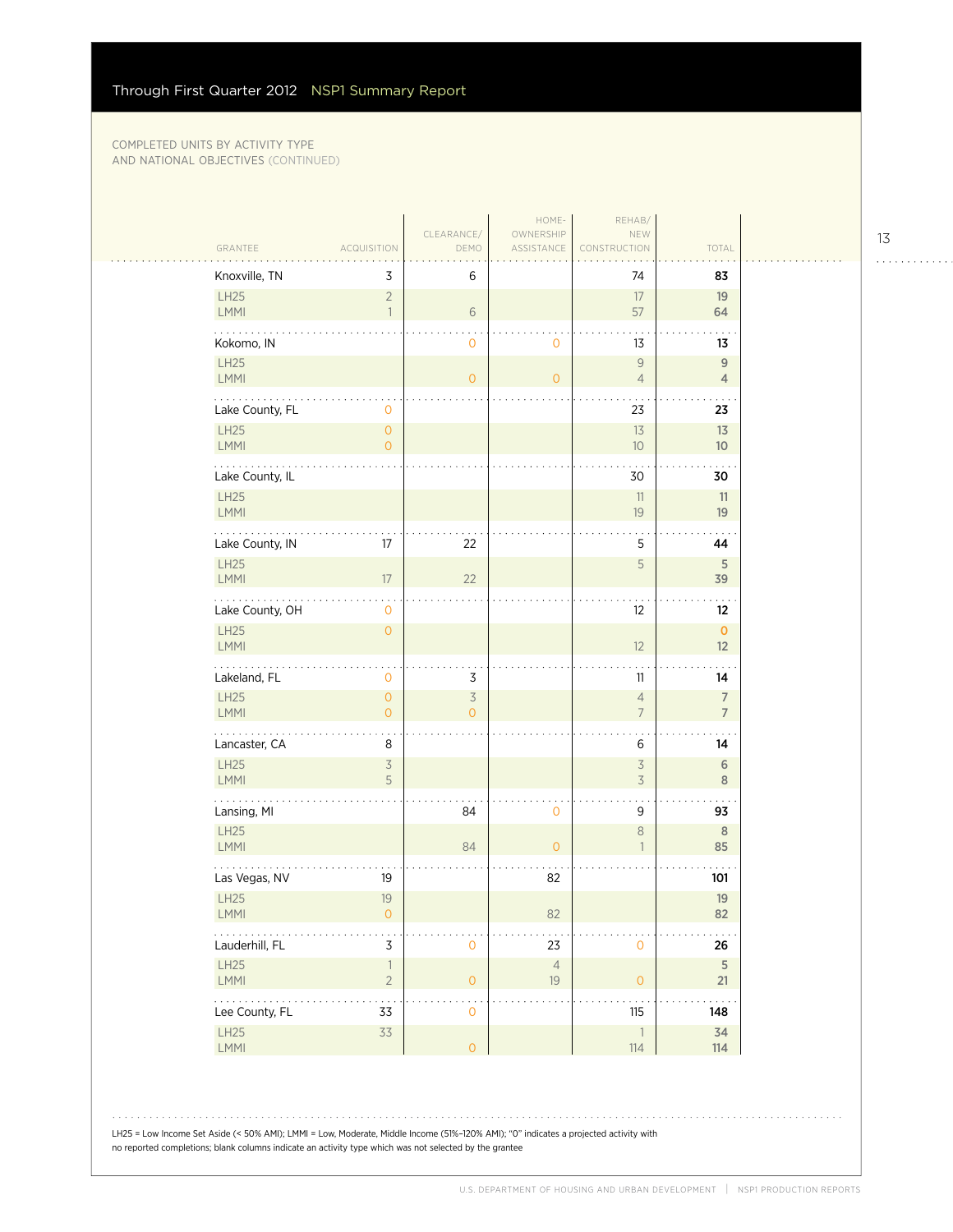| Lincoln Park, MI            |                                       | 20                             |                                            | 10                               | 30                  |
|-----------------------------|---------------------------------------|--------------------------------|--------------------------------------------|----------------------------------|---------------------|
| LH25<br>LMMI                |                                       | 20                             |                                            | $\overline{9}$<br>$\overline{1}$ | 9<br>21             |
| Lorain, OH                  | $\mathbf 0$                           | 29                             |                                            |                                  | 29                  |
| LH25<br>LMMI                | $\mathsf{O}\xspace$<br>$\overline{O}$ | 29                             |                                            |                                  | $\mathbf 0$<br>29   |
| Los Angeles County, CA      | 19                                    |                                | 100                                        |                                  | 119                 |
| <b>LH25</b><br>LMMI         | 19                                    |                                | 100                                        |                                  | 19<br>100           |
| Los Angeles, CA             |                                       |                                | 20                                         | 21                               | 41                  |
| <b>LH25</b><br>LMMI         |                                       |                                | $\overline{3}$<br>17                       | $\circ$                          | $\overline{3}$      |
| Louisville Jefferson County |                                       |                                |                                            | 21                               | 38                  |
| Metro Government, KY        |                                       |                                |                                            | 6                                | 6                   |
| <b>LH25</b><br>LMMI         |                                       |                                |                                            | $\circ$<br>6                     | $\mathbf{0}$<br>6   |
| Macomb County, MI           | $\mathbf 0$                           | 18                             | 52                                         |                                  | 70                  |
| <b>LH25</b><br><b>LMMI</b>  | $\overline{O}$                        | $\overline{\phantom{a}}$<br>17 | 25<br>27                                   |                                  | 26<br>44            |
| Manatee County, FL          | 0                                     | 74                             | 1                                          | 29                               | 104                 |
| <b>LH25</b><br>LMMI         | $\mathsf{O}\xspace$                   | $\circ$<br>74                  | $\overline{\phantom{a}}$<br>$\overline{O}$ | 22<br>$\overline{7}$             | 23<br>81            |
| .<br>Margate, FL            | 10                                    |                                |                                            |                                  | 10                  |
| LH25<br><b>LMMI</b>         | $\overline{4}$<br>6                   |                                |                                            |                                  | 4<br>6              |
| Maricopa County, AZ         | 57                                    |                                | 10                                         | $\mathbf 0$                      | 67                  |
| <b>LH25</b><br>LMMI         | 19<br>38                              |                                | 10                                         | $\overline{O}$                   | 19<br>48            |
| Marion County, FL           | 39                                    |                                |                                            | 0                                | 39                  |
| LH25<br>LMMI                | 17<br>22                              |                                |                                            | $\mathsf{O}\xspace$<br>$\circ$   | 17<br>22            |
| McHenry County, IL          |                                       |                                |                                            | 12                               | 12                  |
| <b>LH25</b><br>LMMI         |                                       |                                |                                            | $\sqrt{4}$<br>$\,8\,$            | $\overline{4}$<br>8 |
| $\cdots$<br>Memphis, TN     | 21                                    |                                | 26                                         | 21                               | 68                  |
| LH25<br>LMMI                | $\mathsf{O}\xspace$<br>21             |                                | 26                                         | $\circ$<br>21                    | $\mathbf 0$<br>68   |

14

 $1.1.1.1.1.1.1.1.1.1$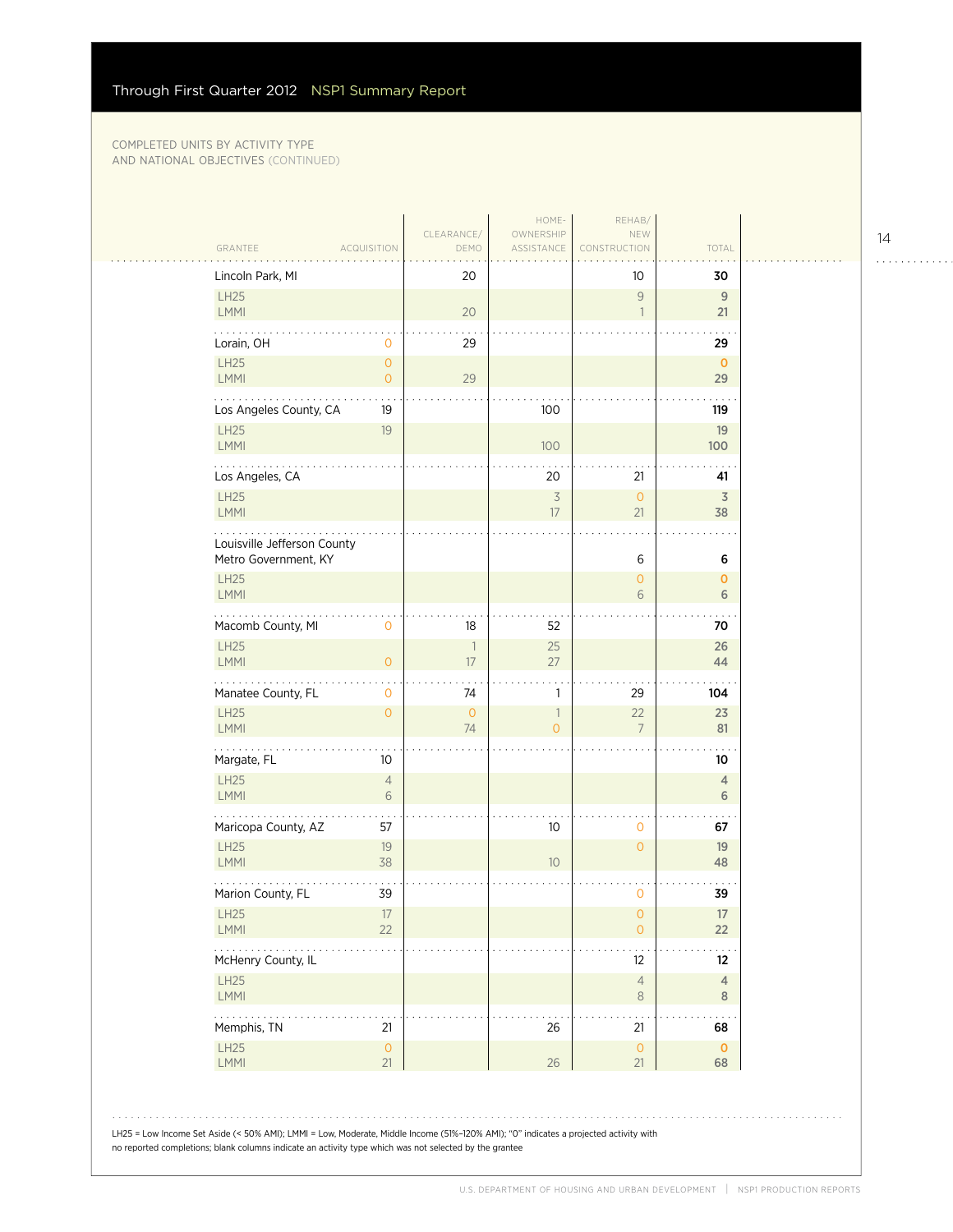$\sim$  .

| Mesa, AZ                                                                                                                                                                                                                              |                | 26                 | 92                                    | 119                              |
|---------------------------------------------------------------------------------------------------------------------------------------------------------------------------------------------------------------------------------------|----------------|--------------------|---------------------------------------|----------------------------------|
| LH25<br><b>LMMI</b>                                                                                                                                                                                                                   | $\mathbf{1}$   | 26                 | 63<br>29                              | 63<br>56                         |
| Mesquite, TX                                                                                                                                                                                                                          |                |                    | 6                                     | 6                                |
| LH25<br>LMMI                                                                                                                                                                                                                          |                |                    | $\overline{4}$<br>$\overline{2}$      | $\overline{4}$<br>$\overline{2}$ |
| Miami Gardens City, FL<br>31                                                                                                                                                                                                          | 9              | $\mathsf 9$        | 8                                     | 57                               |
| LH25<br>LMMI<br>31                                                                                                                                                                                                                    | $\mathsf{9}$   | $\mathsf{9}$       | $\,8\,$<br>$\overline{0}$             | 8<br>49                          |
| Miami, FL<br>26                                                                                                                                                                                                                       | 33             |                    | 111                                   | 170                              |
| LH25<br>25<br>LMMI<br>$\overline{\phantom{a}}$                                                                                                                                                                                        | 33             |                    | $111$                                 | 25<br>145                        |
| Miami-Dade County, FL<br>12                                                                                                                                                                                                           | 0              | 5                  | 0                                     | 17                               |
| LH25<br>$\circ$<br>LMMI<br>12                                                                                                                                                                                                         | $\overline{O}$ | 5                  | $\mathsf{O}\xspace$<br>$\overline{O}$ | $\mathbf 0$<br>17                |
| .<br>Middletown, OH                                                                                                                                                                                                                   | 37             |                    | 15                                    | 52                               |
| LH25<br>LMMI                                                                                                                                                                                                                          | 37             |                    | $\sqrt{6}$<br>$\overline{9}$          | $\,$ 6 $\,$<br>46                |
| Milwaukee, WI                                                                                                                                                                                                                         | 44             | 101                | 40                                    | 185                              |
| LH25<br>LMMI                                                                                                                                                                                                                          | 44             | 36<br>65           | 25<br>15                              | 61<br>124                        |
| .<br>Minneapolis, MN<br>$\mathbf{0}$                                                                                                                                                                                                  | 79             | 5                  | 8                                     | 92                               |
| LH25<br>LMMI<br>$\overline{0}$                                                                                                                                                                                                        | 79             | $\sqrt{5}$         | $\overline{4}$<br>$\overline{4}$      | $\overline{4}$<br>88             |
| Miramar, FL<br>23                                                                                                                                                                                                                     |                | 47                 | 47                                    | 117                              |
| <b>LH25</b><br>$\, 8$<br>LMMI<br>15                                                                                                                                                                                                   |                | $\mathcal G$<br>38 | $\mathcal G$<br>38                    | 26<br>91                         |
| Modesto, CA<br>49                                                                                                                                                                                                                     |                | $\sqrt{2}$         |                                       | 51                               |
| LH25<br>$13$<br><b>LMMI</b><br>36                                                                                                                                                                                                     |                | $\overline{2}$     |                                       | 13<br>38                         |
| Montgomery County, MD<br>$\mathbf{1}$                                                                                                                                                                                                 |                |                    |                                       | 1                                |
| LH25<br>$\overline{\phantom{a}}$<br>LMMI<br>$\overline{0}$                                                                                                                                                                            |                |                    |                                       | $\mathbf{1}$<br>$\pmb{0}$        |
| $\frac{1}{2} \left( \frac{1}{2} \left( \frac{1}{2} \left( \frac{1}{2} \left( \frac{1}{2} \right) \right) + \frac{1}{2} \left( \frac{1}{2} \left( \frac{1}{2} \right) \right) \right) \right)$<br>Montgomery County, OH<br>$\mathbf 0$ | 78             | $\mathbf{1}$       | $\mathbf 0$                           | 79                               |
| LH25<br>$\mathsf{O}\xspace$<br>LMMI<br>$\mathsf{O}\xspace$                                                                                                                                                                            | 78             | $\mathbf{1}$       | $\mathsf{O}\xspace$<br>$\overline{O}$ | $\mathbf 0$<br>79                |

LH25 = Low Income Set Aside (< 50% AMI); LMMI = Low, Moderate, Middle Income (51%–120% AMI); "0" indicates a projected activity with no reported completions; blank columns indicate an activity type which was not selected by the grantee

15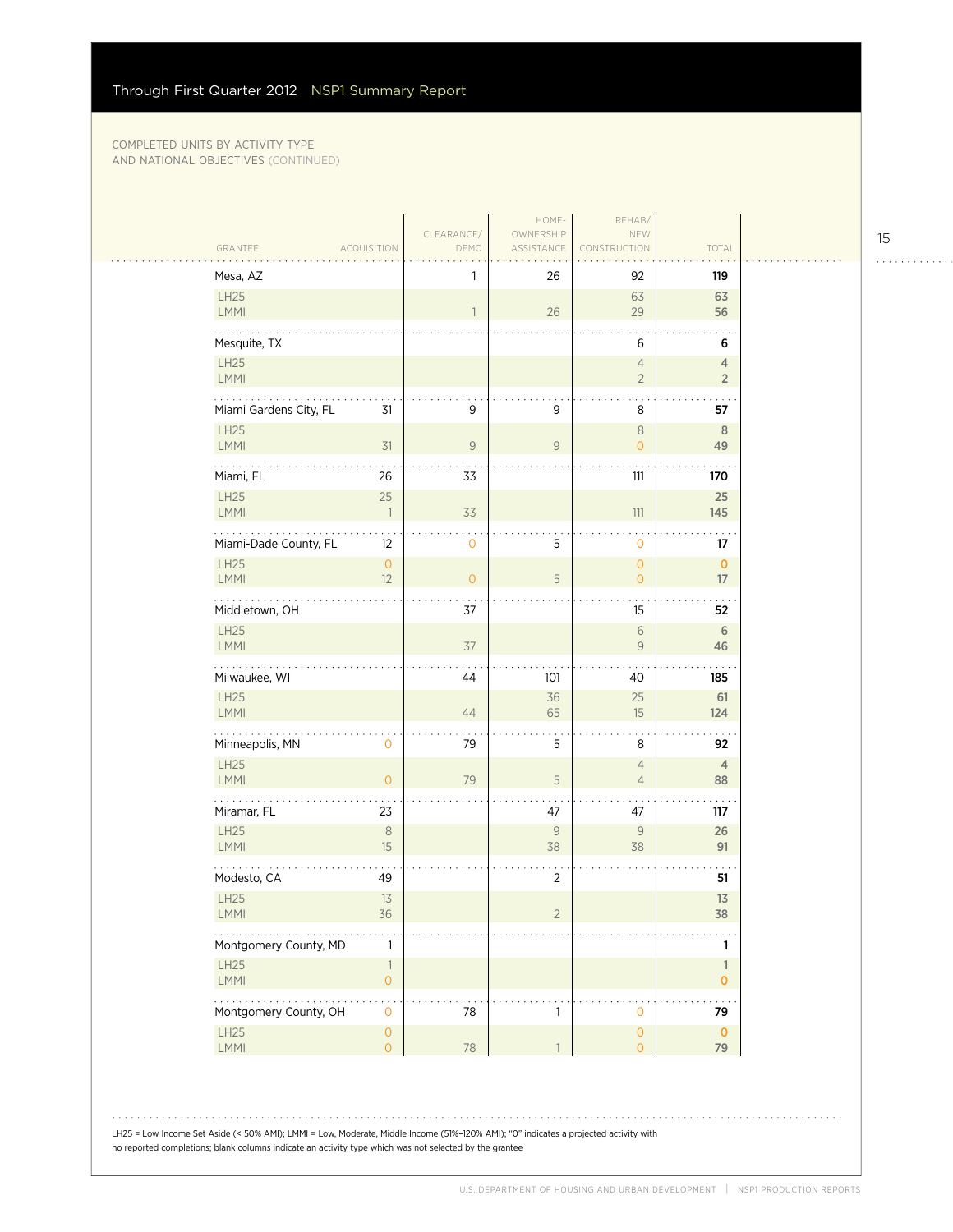|                                                            | CLEARANCE/                           | HOME-<br>OWNERSHIP                    | REHAB/<br>NEW                         |                                |  |
|------------------------------------------------------------|--------------------------------------|---------------------------------------|---------------------------------------|--------------------------------|--|
| GRANTEE<br><b>ACQUISITION</b>                              | DEMO                                 | ASSISTANCE                            | <b>NSTRUCTION</b>                     | TOTAL                          |  |
| Moreno Valley, CA                                          |                                      | 0                                     | 29                                    | 29                             |  |
| LH25<br><b>LMMI</b>                                        |                                      | $\mathbf{O}$                          | $\overline{0}$<br>29                  | $\mathbf{0}$<br>29             |  |
| Muncie, IN                                                 |                                      |                                       | 4                                     | 4                              |  |
| LH25                                                       |                                      |                                       | $\overline{4}$                        | 4                              |  |
| Nashville-Davidson, TN<br>45                               |                                      |                                       |                                       | 45                             |  |
| <b>LH25</b><br>38<br><b>LMMI</b><br>$\boldsymbol{7}$       |                                      |                                       |                                       | 38<br>$\overline{7}$           |  |
| 2020au<br>$\star$<br>Nassau County, NY<br>$\mathbf 0$      |                                      |                                       | $\mathbf 0$                           | 0                              |  |
| LH25<br>$\mathsf{O}\xspace$<br>$\mathsf{O}\xspace$<br>LMMI |                                      |                                       | $\circ$<br>$\overline{0}$             | $\overline{0}$<br>$\mathbf{o}$ |  |
| New Mexico State Program                                   |                                      | 13                                    | 144                                   | 157                            |  |
| <b>LH25</b>                                                |                                      | 5                                     | 70                                    | 75                             |  |
| LMMI                                                       |                                      | $\,8\,$                               | 74                                    | 82                             |  |
| .<br>New Orleans, LA<br>0                                  | 0                                    |                                       | $\mathbf 0$                           | 0                              |  |
| LH25<br>$\mathsf{O}\xspace$<br><b>LMMI</b>                 | $\overline{O}$                       |                                       | $\overline{0}$<br>$\overline{0}$      | 0<br>$\mathbf{O}$              |  |
| New York City, NY<br>$\,6$                                 |                                      |                                       | $\mathbf 0$                           | 6                              |  |
| <b>LH25</b><br>6<br><b>LMMI</b>                            |                                      |                                       | $\overline{0}$<br>$\overline{0}$      | 6<br>$\mathbf{o}$              |  |
| Newark, NJ<br>$\overline{2}$                               |                                      |                                       | 58                                    | 60                             |  |
| LH25<br>$\sqrt{2}$<br>LMMI                                 |                                      |                                       | $\overline{0}$<br>58                  | $\mathbf 0$<br>60              |  |
| North Miami, FL<br>21                                      |                                      |                                       |                                       | 21                             |  |
| LH25<br>$11\,$<br>LMMI<br>10                               |                                      |                                       |                                       | 11<br>10 <sup>°</sup>          |  |
| $\ddot{\phantom{1}}$<br>Northern Mariana Islands<br>8      |                                      |                                       |                                       | 8                              |  |
| <b>LH25</b><br>$\sqrt{6}$<br>$\overline{2}$<br>LMMI        |                                      |                                       |                                       | $\sqrt{6}$<br>$\sqrt{2}$       |  |
| .<br>Oakland County, MI                                    | $\alpha$ , $\alpha$ , $\alpha$<br>81 | $\alpha$ , $\alpha$ , $\alpha$<br>180 | $\alpha$ , $\alpha$ , $\alpha$<br>158 | .<br>419                       |  |
| LH25<br>LMMI                                               | 81                                   | 92<br>88                              | $71\,$<br>87                          | 163<br>256                     |  |
| .<br>Oakland, CA<br>$\overline{2}$                         |                                      |                                       | $\mathbf 0$                           | $\overline{2}$                 |  |
| LH25                                                       |                                      |                                       | $\mathsf{O}\xspace$                   | $\overline{\mathbf{0}}$        |  |
| $\sqrt{2}$<br>LMMI                                         |                                      |                                       |                                       | $\overline{2}$                 |  |

16

. . . . . . . . . . . .

LH25 = Low Income Set Aside (< 50% AMI); LMMI = Low, Moderate, Middle Income (51%–120% AMI); "0" indicates a projected activity with no reported completions; blank columns indicate an activity type which was not selected by the grantee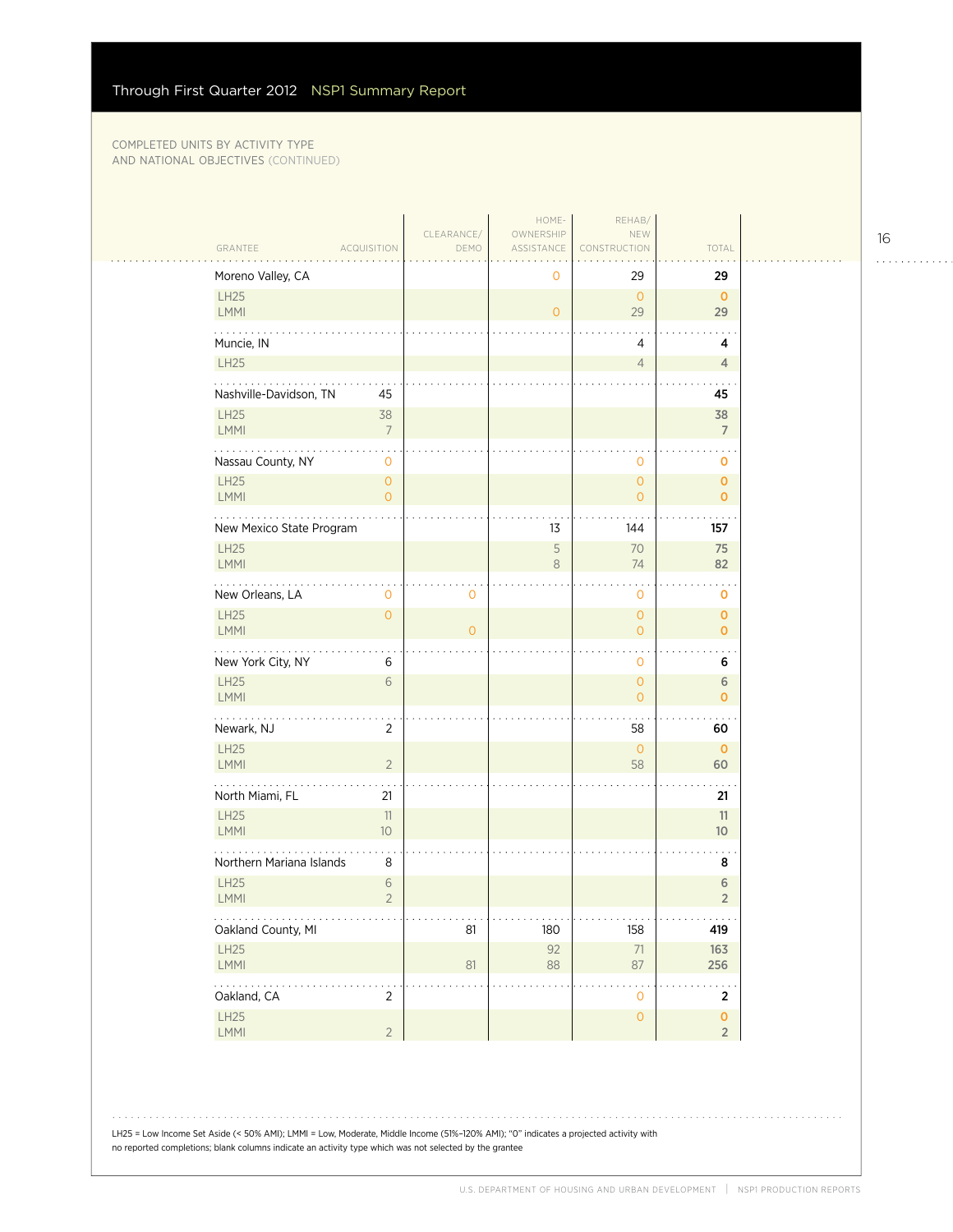|                            |                                                          | CLEARANCE/                            | HOME-<br>OWNERSHIP                    | REHAB/<br>NEW                    |                                  |  |
|----------------------------|----------------------------------------------------------|---------------------------------------|---------------------------------------|----------------------------------|----------------------------------|--|
| GRANTEE                    | <b>ACQUISITION</b>                                       | DEMO                                  | ASSISTANCE                            | CONSTRUCTION                     | TOTAL                            |  |
|                            | Oklahoma City, OK                                        |                                       | $\mathbf 0$                           | 0                                | O                                |  |
| <b>LH25</b><br>LMMI        |                                                          |                                       | $\overline{0}$<br>$\overline{0}$      | $\overline{0}$<br>$\overline{0}$ | $\mathbf{0}$<br>$\mathbf{0}$     |  |
|                            | Oklahoma State Program<br>$\mathbf 0$                    | 40                                    | $\mathbf{0}$                          | 2                                | 42                               |  |
| <b>LH25</b><br>LMMI        | $\mathsf{O}\xspace$<br>$\circ$                           | 1<br>39                               | $\mathsf{O}\xspace$<br>$\overline{0}$ | $\overline{2}$<br>$\overline{0}$ | 3<br>39                          |  |
| Ontario, CA                | 7                                                        |                                       | $\circ$                               | 7                                | 14                               |  |
| <b>LH25</b><br>LMMI        | $\overline{4}$<br>3                                      |                                       | $\overline{0}$                        | $\overline{4}$<br>3              | $\,8\,$<br>6                     |  |
|                            | $\cdot$<br>Orange County, CA<br>6                        |                                       |                                       |                                  | 6                                |  |
| <b>LH25</b><br>LMMI        | $\mathsf{O}\xspace$<br>$6\,$                             |                                       |                                       |                                  | $\mathbf{O}$<br>6                |  |
|                            | Orange County, FL<br>68                                  | 21                                    | 148                                   | 8                                | 245                              |  |
| <b>LH25</b><br><b>LMMI</b> | 12<br>56                                                 | 21                                    | 14<br>134                             | $\mathsf{O}\xspace$<br>8         | 26<br>219                        |  |
|                            | $\ddot{\phantom{a}}$<br>Orange County, NY<br>$\mathbf 0$ |                                       |                                       | 4                                | 4                                |  |
| <b>LH25</b><br>LMMI        | $\mathsf{O}\xspace$<br>$\mathsf{O}\xspace$               |                                       |                                       | $\overline{O}$<br>$\overline{4}$ | $\mathbf{0}$<br>$\overline{4}$   |  |
| Orlando, FL                | $\overline{2}$                                           |                                       |                                       | 30                               | 32                               |  |
| LH25<br>LMMI               | $\mathsf{O}\xspace$<br>$\overline{2}$                    |                                       |                                       | 13<br>17                         | 13<br>19                         |  |
| .<br>Palm Bay, FL          | 42                                                       | 0                                     |                                       | 16                               | 58                               |  |
| LH25<br>LMMI               | 14<br>28                                                 | $\mathsf{O}\xspace$                   |                                       | $16\,$<br>$\overline{O}$         | 30<br>28                         |  |
|                            | Palm Beach County, FL<br>192                             |                                       |                                       |                                  | 192                              |  |
| <b>LH25</b><br><b>LMMI</b> | 82<br>110                                                |                                       |                                       |                                  | 82<br>110                        |  |
| Palmdale, CA               | 10 <sup>°</sup>                                          | 0                                     | 5                                     |                                  | 15                               |  |
| LH25<br>$\mathsf{LMMI}$    | 5<br>5                                                   | 0                                     | 5                                     |                                  | 5<br>$10$                        |  |
|                            | Pasco County, FL<br>$\mathsf{O}\xspace$                  | 93                                    | $\mathbf 0$                           | 183                              | 276                              |  |
| LH25<br>LMMI               | $\mathsf{O}\xspace$<br>$\mathsf{O}\xspace$               | 93                                    | $\mathsf{O}\xspace$<br>$\overline{0}$ | 48<br>135                        | 48<br>228                        |  |
| .<br>Paterson, NJ          |                                                          | $\overline{2}$                        |                                       | $\overline{2}$                   | 4                                |  |
| LH25<br>LMMI               |                                                          | $\mathsf{O}\xspace$<br>$\overline{2}$ |                                       | $\overline{2}$<br>$\overline{O}$ | $\overline{2}$<br>2 <sup>7</sup> |  |

LH25 = Low Income Set Aside (< 50% AMI); LMMI = Low, Moderate, Middle Income (51%–120% AMI); "0" indicates a projected activity with no reported completions; blank columns indicate an activity type which was not selected by the grantee

17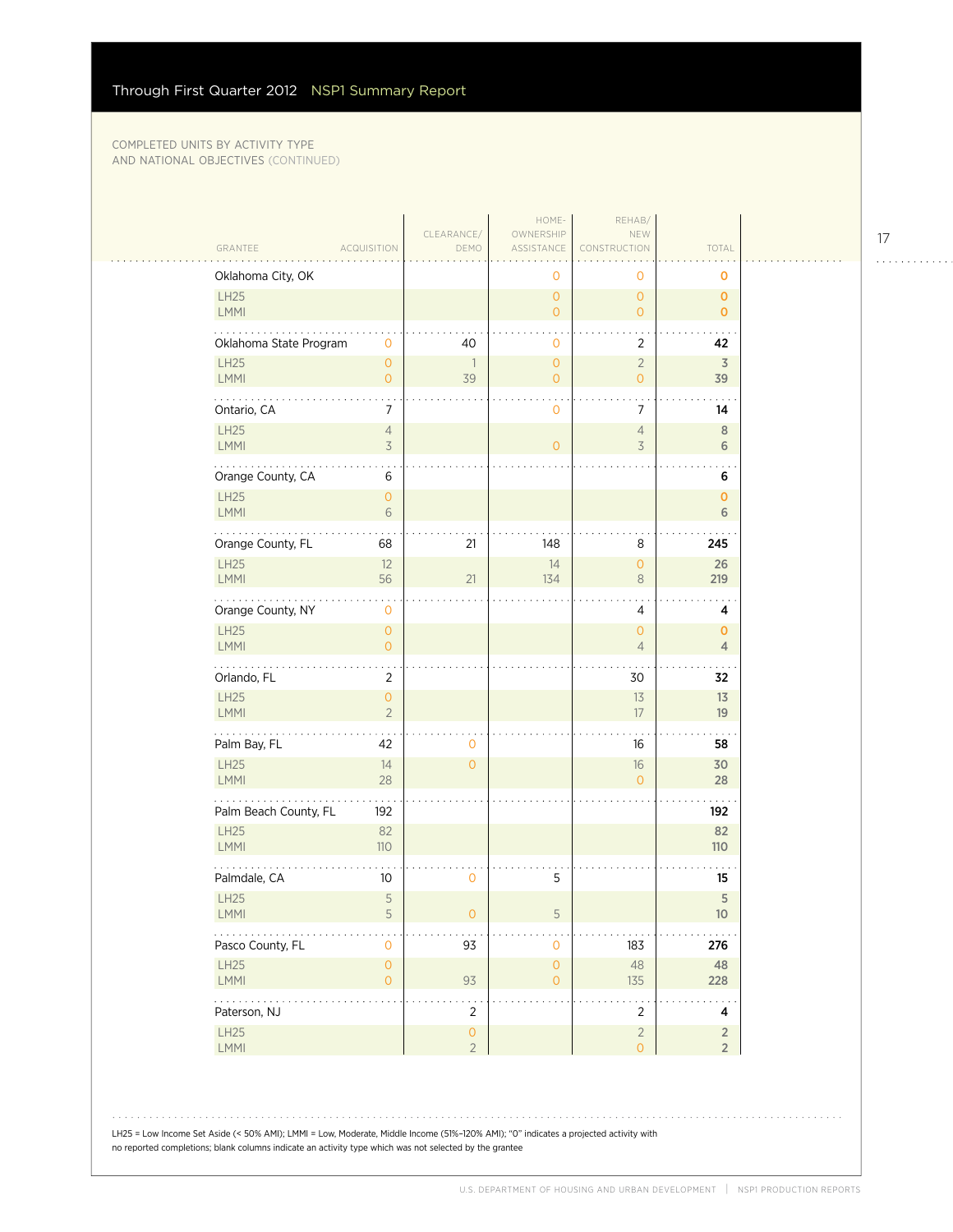|                            |                                             | CLEARANCE/     | HOME-<br>OWNERSHIP                    | REHAB/<br>NEW                              |                                   |
|----------------------------|---------------------------------------------|----------------|---------------------------------------|--------------------------------------------|-----------------------------------|
| GRANTEE                    | <b>ACQUISITION</b>                          | DEMO           | ASSISTANCE                            | CONSTRUCTION                               | TOTAL                             |
| Pembroke Pines, FL         |                                             |                | 36                                    | 36                                         | 73                                |
| LH25<br>LMMI               | $\overline{0}$<br>$\mathbf{1}$              |                | $\overline{1}$<br>35                  | $\overline{2}$<br>34                       | $\overline{3}$<br>70              |
| Philadelphia, PA           |                                             |                |                                       | 47                                         | 47                                |
| LH25<br><b>LMMI</b>        |                                             |                |                                       | $\overline{0}$<br>47                       | $\mathbf 0$<br>47                 |
| .<br>Phoenix, AZ           | $\mathbf 0$                                 | 16             | 185                                   | 39                                         | 240                               |
| <b>LH25</b><br>LMMI        | $\mathsf{O}\xspace$<br>$\overline{0}$       | 16             | $\sqrt{5}$<br>180                     | $\mathbf{O}$<br>39                         | 5<br>235                          |
| Pima County, AZ            |                                             | 7              |                                       | 5                                          | 12                                |
| LH25<br>LMMI               |                                             | $\overline{7}$ |                                       | $\overline{2}$<br>$\overline{\mathcal{S}}$ | $\overline{2}$<br>10 <sup>°</sup> |
| Pinellas County, FL        | 0                                           | 0              | 0                                     | 71                                         | 71                                |
| LH25<br><b>LMMI</b>        | $\mathsf{O}\xspace$<br>$\overline{0}$       | $\overline{O}$ | $\overline{O}$                        | 36<br>35                                   | 36<br>35                          |
| .<br>Pittsburgh, PA        |                                             | 154            |                                       | 27                                         | 181                               |
| LH25<br>LMMI               |                                             | 154            |                                       | 23<br>$\overline{4}$                       | 23<br>158                         |
| Plantation, FL             | 6                                           |                |                                       | 4                                          | 10                                |
| LH25<br>LMMI               | $\mathsf{O}\xspace$<br>$6\,$                |                |                                       | $\overline{O}$<br>$\overline{4}$           | $\mathbf 0$<br>10 <sup>°</sup>    |
| Polk County, Fl            | 13                                          | 0              |                                       | 63                                         | 76                                |
| LH25<br><b>LMMI</b>        | 13                                          | $\circ$        |                                       | 17<br>46                                   | 30<br>46                          |
| Pomona, CA                 | 11                                          | $\mathbf{O}$   | $\mathbf 0$                           |                                            | 11                                |
| <b>LH25</b><br><b>LMMI</b> | 6<br>5                                      | $\circ$        | $\overline{O}$                        |                                            | $\sqrt{6}$<br>5                   |
| Pompano Beach, FL          | 19                                          | 3              |                                       | 1                                          | 23                                |
| LH25<br><b>LMMI</b>        | $\overline{9}$<br>10                        | 3              |                                       |                                            | $\overline{9}$<br>14              |
| $\ldots$ .<br>Pontiac, MI  | 9                                           | 89             | $\mathbf{1}$                          | 12                                         | $111$                             |
| LH25<br>LMMI               | $\overline{\mathcal{S}}$<br>6               | 89             | $\overline{1}$                        | 12                                         | 15<br>96                          |
| .<br>Port St. Lucie, FL    | $\ddot{\phantom{0}}$<br>$\mathsf{O}\xspace$ | 30             | $\mathbf 0$                           | 80                                         | 110                               |
| <b>LH25</b><br>LMMI        | $\mathsf{O}\xspace$<br>$\overline{O}$       | $13\,$<br>17   | $\mathsf{O}\xspace$<br>$\overline{O}$ | 32<br>48                                   | 45<br>65                          |

LH25 = Low Income Set Aside (< 50% AMI); LMMI = Low, Moderate, Middle Income (51%–120% AMI); "0" indicates a projected activity with no reported completions; blank columns indicate an activity type which was not selected by the grantee

18

. . . . . . . . . . . .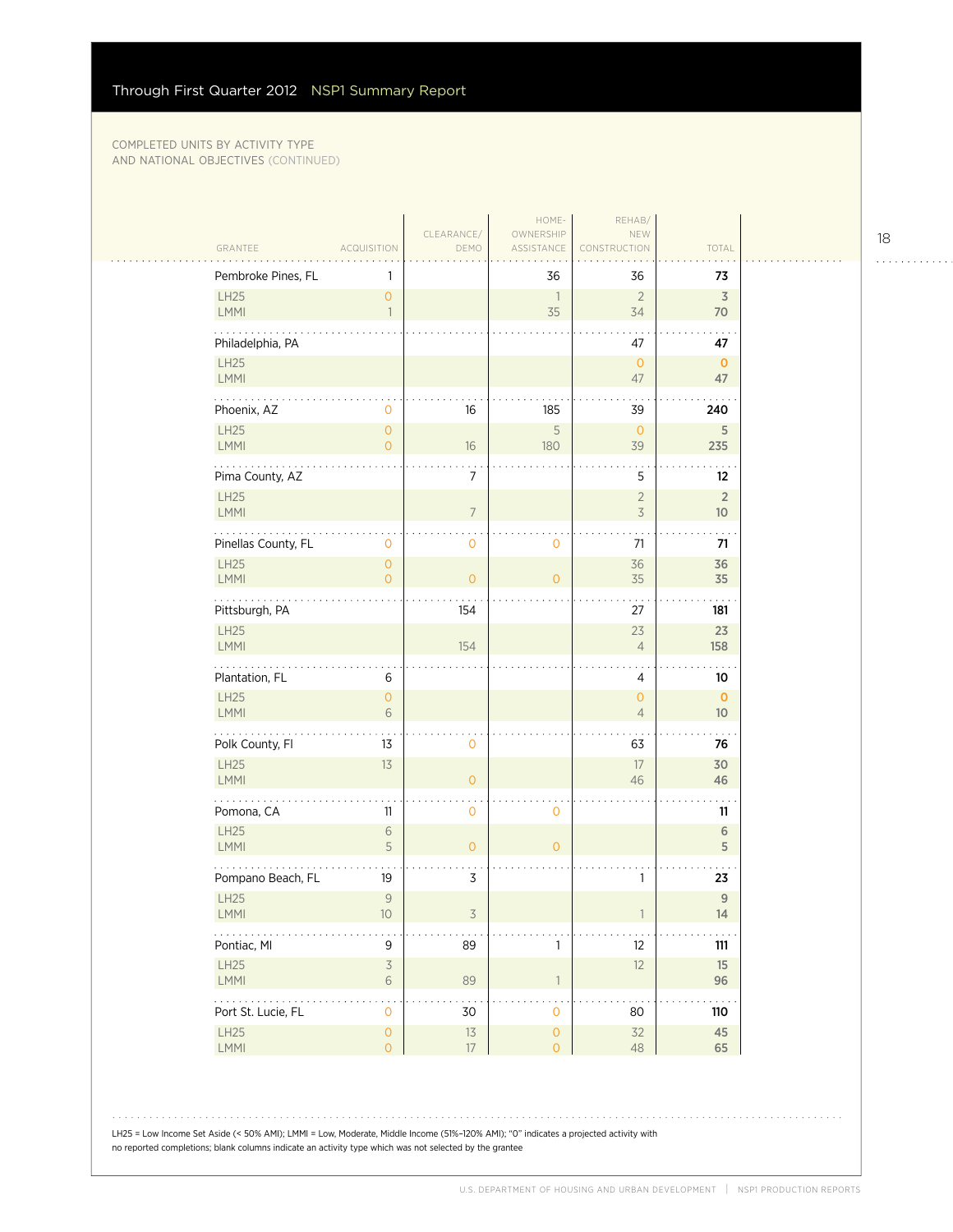|                                                          |                                                  | HOME-                                 | REHAB/                                   |                               |
|----------------------------------------------------------|--------------------------------------------------|---------------------------------------|------------------------------------------|-------------------------------|
| GRANTEE<br><b>ACQUISITION</b>                            | CLEARANCE/<br>DEMO                               | OWNERSHIP<br>ASSISTANCE               | NEW<br><b><i>FRUCTION</i></b>            | TOTAL                         |
| Prince Georges County, MD                                |                                                  | 1,116                                 | 26                                       | 1,142                         |
| LH25<br>LMMI                                             |                                                  | 142<br>974                            | $\overline{4}$<br>22                     | 146<br>996                    |
| Prince William County, VA                                | 3                                                | 22                                    |                                          | 25                            |
| LH25<br>LMMI                                             | $\overline{\mathcal{S}}$                         | $\overline{\phantom{a}}$<br>21        |                                          | $\overline{4}$<br>21          |
| .<br>Rancho Cucamonga, CA                                | 8                                                |                                       |                                          | 8                             |
| LH25<br>LMMI                                             | $\overline{2}$<br>6                              |                                       |                                          | $\overline{2}$<br>6           |
| Redford, MI                                              | 3<br>21                                          | 8                                     | 30                                       | 62                            |
| <b>LH25</b><br>LMMI                                      | $\overline{\mathcal{S}}$<br>21<br>$\overline{0}$ | $\,8\,$<br>$\mathbf{O}$               | $\mathcal G$<br>21                       | 20<br>42                      |
| Rhode Island State Program                               | $\overline{2}$<br>$\overline{2}$                 | 136                                   | 222                                      | 362                           |
| LH25<br>LMMI                                             | $\overline{2}$<br>$\overline{2}$                 | 136                                   | 100<br>122                               | 100<br>262                    |
| Rialto, CA                                               | 3                                                | 49                                    |                                          | 52                            |
| LH25<br>LMMI                                             | 0<br>$\overline{3}$                              | 49                                    |                                          | $\mathbf{O}$<br>52            |
| Richland County, SC                                      | 37                                               |                                       | 8                                        | 45                            |
| LH25<br>LMMI                                             | 37                                               |                                       | 5<br>3                                   | 5<br>40                       |
| .<br>Richmond, CA                                        | 0                                                | $\mathbf 0$                           | 13                                       | 13                            |
| LH25<br>LMMI                                             | $\overline{O}$                                   | $\overline{O}$                        | 6<br>$\overline{7}$                      | $\,$ 6 $\,$<br>$\overline{7}$ |
| Riverside County, CA<br>237                              |                                                  | 55                                    | 177                                      | 469                           |
| <b>LH25</b><br>103<br>LMMI<br>134                        |                                                  | $\sqrt{2}$<br>53                      | 44<br>133                                | 149<br>320                    |
| Riverside, CA<br>46                                      | 0                                                | $\mathbf 0$                           |                                          | 46                            |
| LH25<br>LMMI                                             | 15<br>31<br>$\mathbf 0$                          | 0                                     |                                          | 15<br>31                      |
| Rockford, IL                                             | $26\,$<br>1                                      | $\mathbf{O}$                          | 1                                        | 28                            |
| LH25<br>LMMI                                             | $26\,$<br>$\overline{1}$                         | $\mathsf{O}\xspace$<br>$\overline{O}$ | $\ensuremath{\mathbb{I}}$<br>$\mathsf O$ | $\overline{1}$<br>27          |
| $\mathbb{Z}^2$ . $\mathbb{Z}^2$<br>Sacramento County, CA | 1                                                |                                       | 139                                      | 140                           |
| LH25<br>LMMI                                             |                                                  |                                       | 42<br>97                                 | 42<br>98                      |

LH25 = Low Income Set Aside (< 50% AMI); LMMI = Low, Moderate, Middle Income (51%–120% AMI); "0" indicates a projected activity with no reported completions; blank columns indicate an activity type which was not selected by the grantee

19

. . . . . . . . . . . .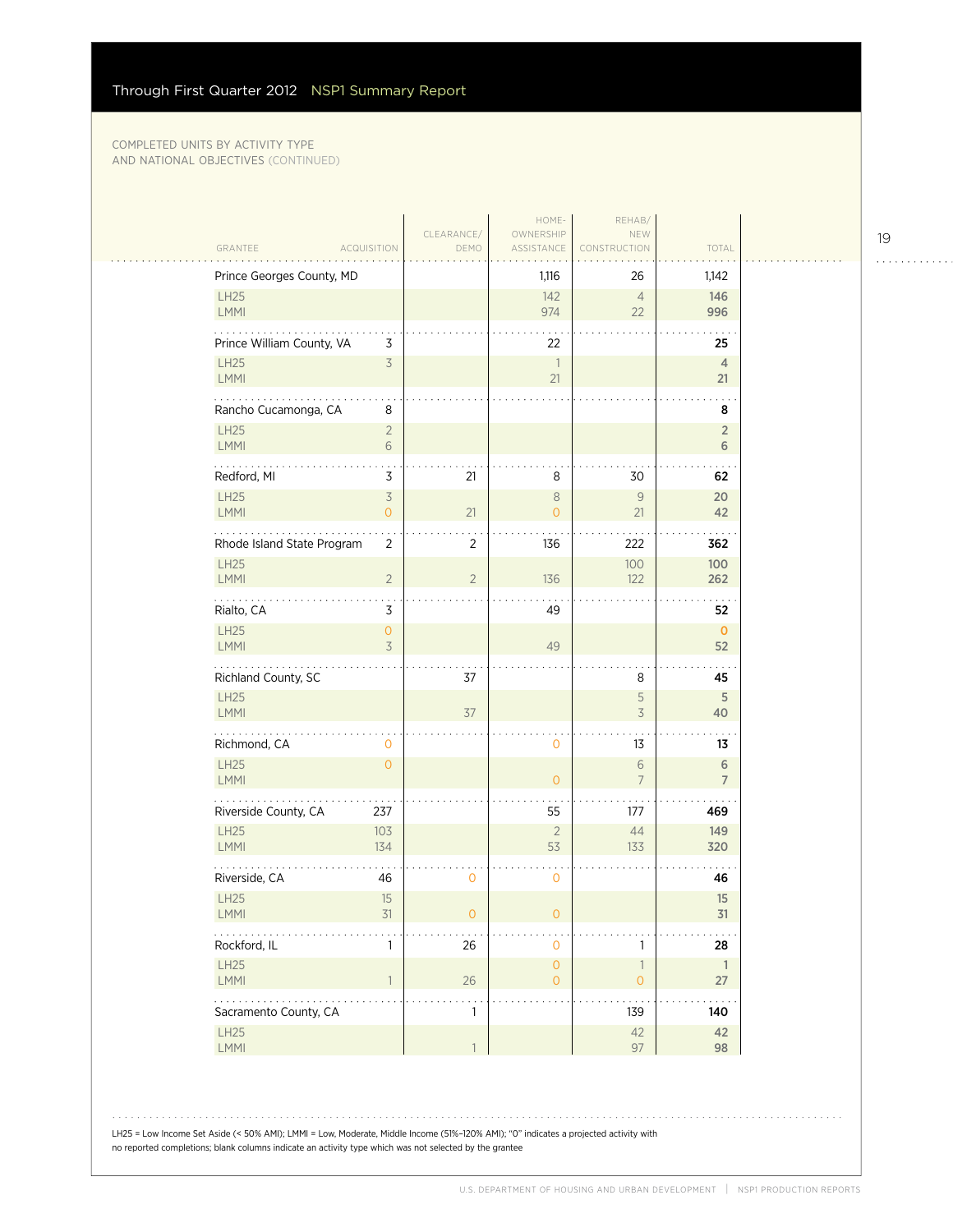|                                                                                                  |                    | HOME-                    | REHAB/                                               |                                  |
|--------------------------------------------------------------------------------------------------|--------------------|--------------------------|------------------------------------------------------|----------------------------------|
| GRANTEE<br><b>ACQUISITION</b>                                                                    | CLEARANCE/<br>DEMO | OWNERSHIP<br>ASSISTANCE  | NEW<br>CONSTRUCTION                                  | TOTAL                            |
| Sacramento, CA                                                                                   |                    |                          | 94                                                   | 94                               |
| LH25<br><b>LMMI</b>                                                                              |                    |                          | 28<br>66                                             | 28<br>66                         |
| San Antonio, TX<br>104                                                                           |                    | 8                        | 212                                                  | 324                              |
| LH25<br>86<br>LMMI<br>$18\,$                                                                     |                    | $\,8\,$                  | $\overline{0}$<br>212                                | 86<br>238                        |
| San Bernardino County, CA                                                                        |                    | 18                       | 65                                                   | 83                               |
| <b>LH25</b><br>LMMI                                                                              |                    | $\overline{7}$<br>$11\,$ | 44<br>21                                             | 51<br>32                         |
| San Bernardino, CA<br>14                                                                         | 40                 |                          |                                                      | 54                               |
| LH25<br>$\mathsf{9}$<br><b>LMMI</b><br>5                                                         | 40                 |                          |                                                      | $\mathsf{9}$<br>45               |
| San Diego County, CA<br>13                                                                       |                    | 3                        | 1                                                    | 17                               |
| LH25<br>13<br>LMMI                                                                               |                    | $\overline{3}$           | $\overline{1}$                                       | 14<br>$\overline{\mathsf{3}}$    |
| .<br>San Diego, CA<br>8                                                                          |                    | 51                       | 4                                                    | 63                               |
| LH25<br>$\mathsf{O}\xspace$<br>$\,8\,$<br><b>LMMI</b>                                            |                    | 51                       | $\overline{4}$                                       | $\overline{4}$<br>59             |
| San Joaquin County, CA<br>72                                                                     | 0                  |                          | 42                                                   | 114                              |
| LH25<br>72<br>LMMI                                                                               | $\overline{O}$     |                          | 42                                                   | 42<br>72                         |
| .<br>San Jose, CA<br>$\mathbf 0$                                                                 |                    |                          | $\mathbf 0$                                          | O                                |
| LH25<br>$\mathsf{O}\xspace$<br><b>LMMI</b>                                                       |                    |                          | $\overline{O}$<br>$\overline{O}$                     | $\mathbf 0$<br>$\mathbf 0$       |
| Santa Ana, CA<br>48                                                                              |                    | 4                        |                                                      | 52                               |
| <b>LH25</b><br>14<br>LMMI<br>34                                                                  |                    | $\overline{4}$           |                                                      | 14<br>38                         |
| Sarasota County, FL<br>55                                                                        |                    |                          |                                                      | 55                               |
| LH25<br>24<br><b>LMMI</b><br>31                                                                  |                    |                          |                                                      | 24<br>31                         |
|                                                                                                  |                    |                          |                                                      |                                  |
| Savannah, GA<br>1                                                                                |                    |                          | 4                                                    | 5                                |
| LH25<br>$\overline{\phantom{a}}$<br>LMMI<br>$\mathsf{O}\xspace$                                  |                    |                          | $\overline{\phantom{a}}$<br>$\overline{\mathcal{S}}$ | $\overline{2}$<br>$\overline{3}$ |
| .<br>$\star$<br>Seminole County, FL<br>$\mathsf{O}\xspace$<br><b>LH25</b><br>$\mathsf{O}\xspace$ |                    |                          | 58<br>$35\,$                                         | 58<br>35                         |

LH25 = Low Income Set Aside (< 50% AMI); LMMI = Low, Moderate, Middle Income (51%–120% AMI); "0" indicates a projected activity with no reported completions; blank columns indicate an activity type which was not selected by the grantee

20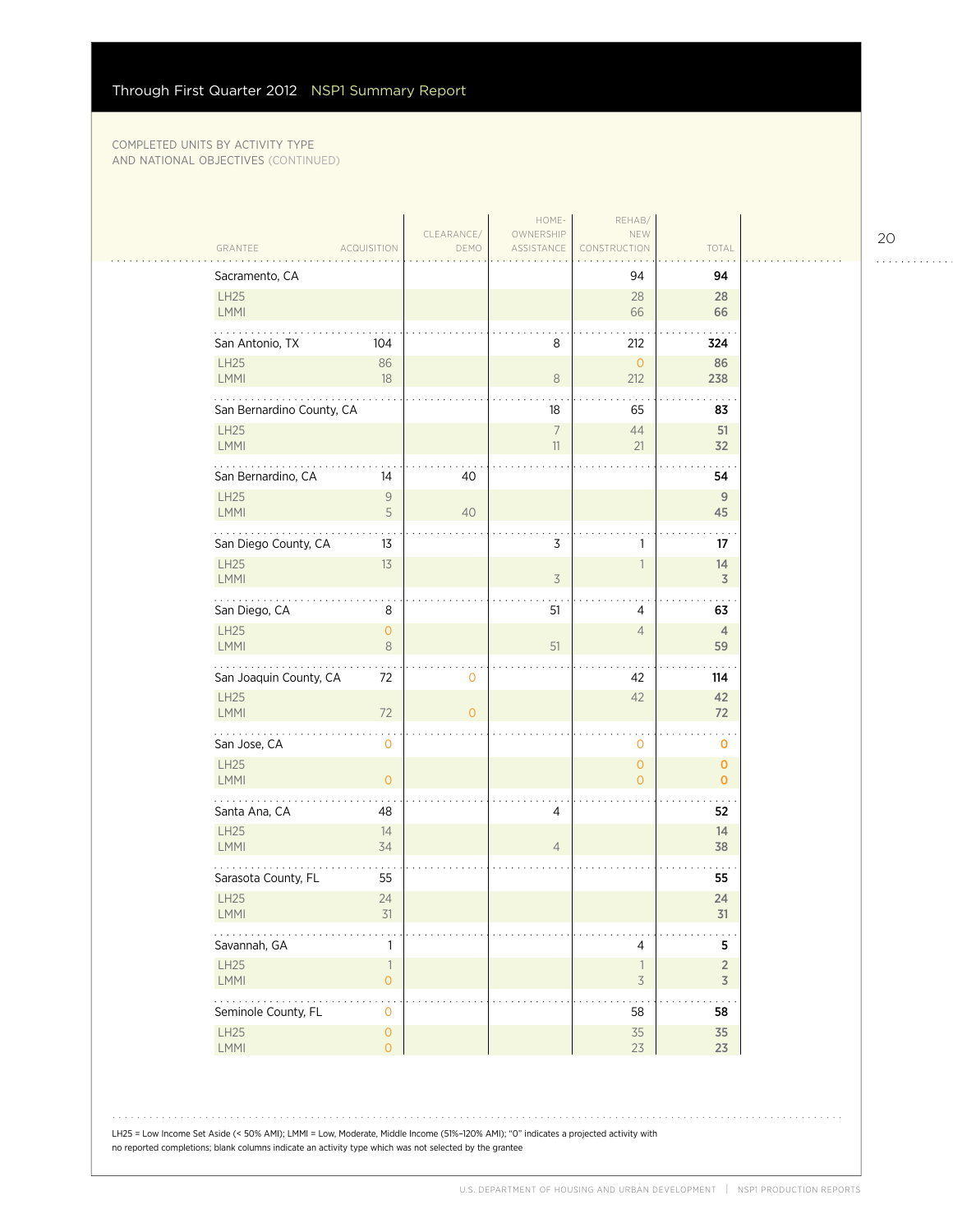| GRANTEE                                              | <b>ACQUISITION</b>                                                          | CLEARANCE/<br>DEMO               | OWNERSHIP<br>ASSISTANCE                                                                                                              | NEW<br>CONSTRUCTION                             | TOTAL                         |
|------------------------------------------------------|-----------------------------------------------------------------------------|----------------------------------|--------------------------------------------------------------------------------------------------------------------------------------|-------------------------------------------------|-------------------------------|
| Shelby County, TN                                    | 25                                                                          |                                  |                                                                                                                                      | 34                                              | 59                            |
| LH25<br>LMMI                                         | $\sqrt{6}$<br>19                                                            |                                  |                                                                                                                                      | 11<br>23                                        | 17<br>42                      |
| South Bend, IN                                       |                                                                             | 69                               |                                                                                                                                      | 11                                              | 80                            |
| LH25<br>LMMI                                         |                                                                             | 69                               |                                                                                                                                      | $\overline{7}$<br>$\overline{4}$                | 7<br>73                       |
| South Carolina                                       |                                                                             |                                  |                                                                                                                                      |                                                 |                               |
| State Program                                        | 186                                                                         | 270                              | $\mathbf 0$                                                                                                                          | 58                                              | 514                           |
| LH25<br>LMMI                                         | 119<br>67                                                                   | 270                              | $\overline{0}$                                                                                                                       | 51<br>$\overline{7}$                            | 170<br>344                    |
| Southfield, MI                                       |                                                                             | 6                                | 65                                                                                                                                   | 51                                              | 122                           |
| LH25<br>LMMI                                         |                                                                             | 6                                | 65                                                                                                                                   | 22<br>29                                        | 22<br>100                     |
| Springfield, MA                                      |                                                                             | 4                                |                                                                                                                                      | 28                                              | 32                            |
| <b>LH25</b><br>LMMI                                  |                                                                             | $\overline{4}$                   |                                                                                                                                      | 8<br>20                                         | 8<br>24                       |
| Springfield, OH                                      | $\mathbf 0$                                                                 | 0                                |                                                                                                                                      | 18                                              | 18                            |
| LH25<br>LMMI                                         | $\mathbf{O}$<br>$\overline{O}$                                              | $\overline{0}$<br>$\overline{O}$ |                                                                                                                                      | $11\,$<br>$\overline{7}$                        | 11<br>$\overline{7}$          |
| St Paul, MN                                          | 13                                                                          |                                  |                                                                                                                                      |                                                 | 13                            |
| LH25<br>LMMI                                         | $\mathcal{G}% _{M_{1},M_{2}}^{\alpha,\beta}(\varepsilon)$<br>$\overline{4}$ |                                  |                                                                                                                                      |                                                 | $\mathsf g$<br>$\overline{4}$ |
| $\mathbf{1}$ , and $\mathbf{1}$<br>St Petersburg, FL | $\mathbf 0$                                                                 | 0                                |                                                                                                                                      | 20                                              | 20                            |
| <b>LH25</b><br>LMMI                                  | $\mathsf{O}\xspace$<br>$\overline{O}$                                       | $\Omega$                         |                                                                                                                                      | 20<br>$\overline{O}$                            | 20<br>$\mathbf{O}$            |
| St. Clair County, IL                                 | 22                                                                          |                                  |                                                                                                                                      |                                                 | 22                            |
| LH25<br>LMMI                                         | $\mathsf{9}$<br>13                                                          |                                  |                                                                                                                                      |                                                 | $9$<br>13                     |
| St. Louis County, MO                                 | $\mathbf 0$                                                                 |                                  |                                                                                                                                      | 32                                              | 32                            |
| <b>LH25</b><br>LMMI                                  | $\overline{0}$<br>$\circ$                                                   |                                  |                                                                                                                                      | 17<br>15                                        | 17<br>15                      |
| .<br>St. Louis, MO                                   |                                                                             |                                  |                                                                                                                                      | 3                                               | 3                             |
| LH25<br>LMMI                                         |                                                                             |                                  |                                                                                                                                      | $\mathsf{O}\xspace$<br>$\overline{\mathcal{S}}$ | $\mathbf 0$<br>$\overline{3}$ |
| Stanislaus County, CA                                | 59                                                                          |                                  | 3                                                                                                                                    | 59                                              | 121                           |
| LH25<br>LMMI                                         | 20<br>39                                                                    |                                  | $\overline{3}$                                                                                                                       | 20<br>39                                        | 40<br>81                      |
|                                                      |                                                                             |                                  | LH25 = Low Income Set Aside (< 50% AMI); LMMI = Low, Moderate, Middle Income (51%-120% AMI); "O" indicates a projected activity with |                                                 |                               |

21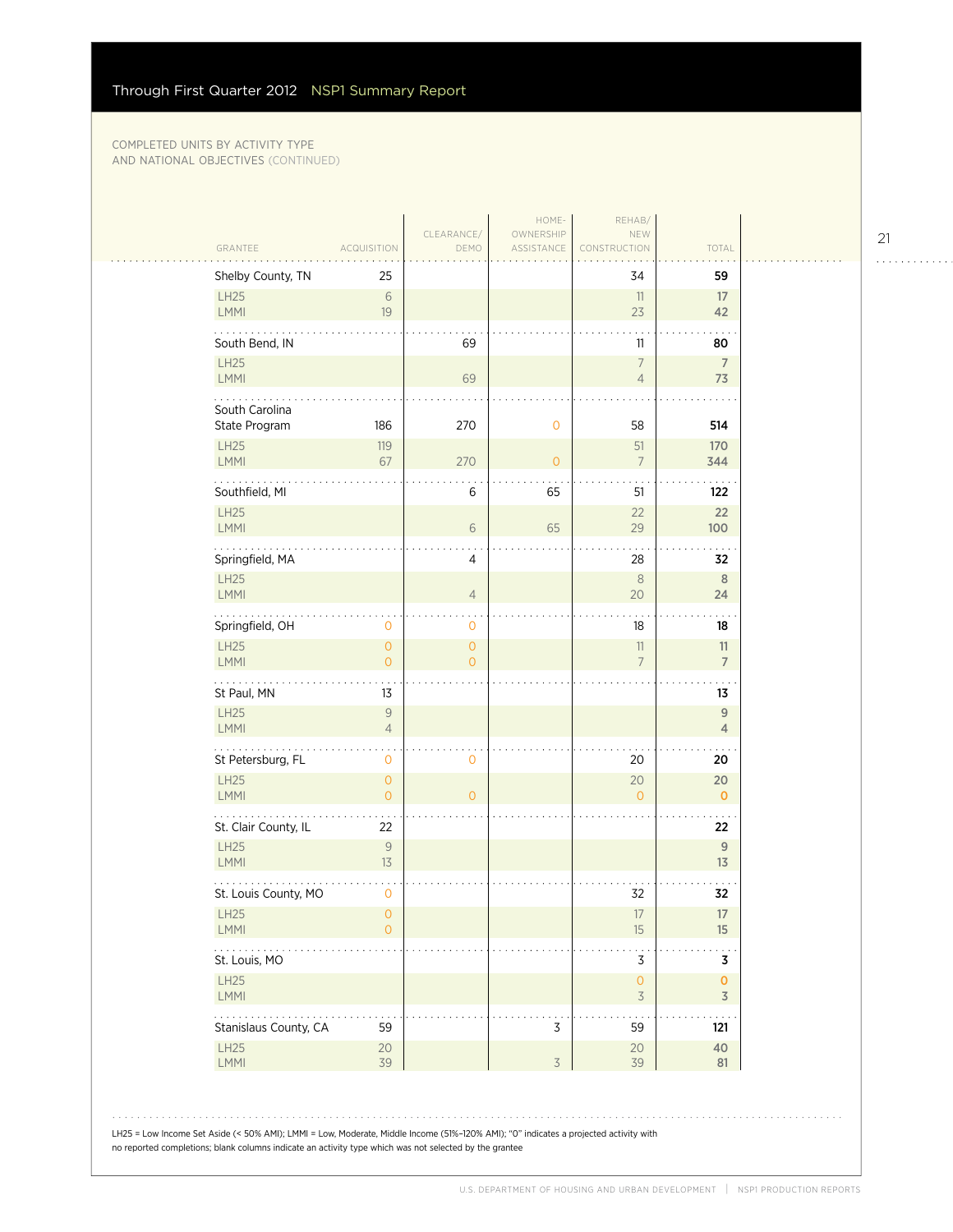|                        |                                  |                            | HOME-                   | REHAB/                    |                            |  |
|------------------------|----------------------------------|----------------------------|-------------------------|---------------------------|----------------------------|--|
| GRANTEE                | <b>ACQUISITION</b>               | CLEARANCE/<br>DEMO         | OWNERSHIP<br>ASSISTANCE | NEW<br>CONSTRUCTION       | TOTAL                      |  |
| Stark County, OH       | 28                               | 14                         | 39                      | 2                         | 83                         |  |
| LH25                   | 11                               |                            |                         |                           | 11                         |  |
| LMMI                   | 17                               | 14                         | 39                      | $\overline{2}$            | 72                         |  |
| State of Alabama       |                                  | 0                          |                         | 134                       | 134                        |  |
| <b>LH25</b><br>LMMI    |                                  | $\mathbf{O}$               |                         | 86<br>48                  | 86<br>48                   |  |
| .<br>State of Arkansas |                                  |                            |                         | 126                       | 126                        |  |
| <b>LH25</b>            |                                  |                            |                         | 124                       | 124                        |  |
| LMMI                   |                                  |                            |                         | $\overline{2}$            | $\overline{2}$             |  |
| State of California    | $\mathbf 0$                      | 90                         | 186                     | 349                       | 625                        |  |
| <b>LH25</b><br>LMMI    | $\overline{0}$<br>$\overline{0}$ | 90                         | 186                     | 54<br>295                 | 54<br>571                  |  |
|                        |                                  |                            |                         |                           |                            |  |
| State of Colorado      | $\mathbf 0$                      |                            | $\mathbf 0$             | $\mathbf 0$               | 0                          |  |
| <b>LH25</b><br>LMMI    | $\circ$<br>$\overline{O}$        |                            | $\mathbf{O}$            | $\circ$<br>$\overline{0}$ | $\mathbf 0$<br>$\mathbf 0$ |  |
| State of Delaware      |                                  | 3                          | 28                      | 49                        | 80                         |  |
| <b>LH25</b>            |                                  |                            | $7\overline{ }$         | 14                        | 21                         |  |
| LMMI                   |                                  | $\overline{3}$             | 21                      | 35                        | 59                         |  |
| State of Florida       | $\mathbf 0$                      | 12                         | 0                       | 60                        | 72                         |  |
| LH25<br>LMMI           | $\overline{0}$<br>$\overline{0}$ | $\overline{0}$<br>12       | $\overline{O}$          | 21<br>39                  | 21<br>51                   |  |
| .<br>State of Georgia  | 45                               | 77                         | 1,107                   | 157                       | 1,386                      |  |
| <b>LH25</b>            | 23                               | 18                         | 108                     | 46                        | 195                        |  |
| LMMI                   | 22                               | 59                         | 999                     | 111                       | 1191                       |  |
| State of Idaho         | 177                              |                            | 53                      |                           | 230                        |  |
| <b>LH25</b><br>LMMI    | 50<br>127                        |                            | 5<br>48                 |                           | 55<br>175                  |  |
| State of Illinois      |                                  | 0                          | $\mathbf{1}$            | 52                        | 53                         |  |
| LH25                   |                                  |                            |                         | 31                        | 31                         |  |
| LMMI                   |                                  | 0                          |                         | 21                        | 22                         |  |
| State of Indiana-IHCDA |                                  | $115$                      | 478                     | 261                       | 854                        |  |
| <b>LH25</b><br>LMMI    |                                  | $\mathsf{O}\xspace$<br>115 | 478                     | 108<br>153                | 108<br>746                 |  |
| .<br>State of Iowa     |                                  |                            |                         |                           |                            |  |
| LH25                   |                                  |                            |                         | 40<br>11                  | 40<br>11                   |  |
| LMMI                   |                                  |                            |                         | 29                        | 29                         |  |

22

. . . . . . . . . . . .

LH25 = Low Income Set Aside (< 50% AMI); LMMI = Low, Moderate, Middle Income (51%–120% AMI); "0" indicates a projected activity with no reported completions; blank columns indicate an activity type which was not selected by the grantee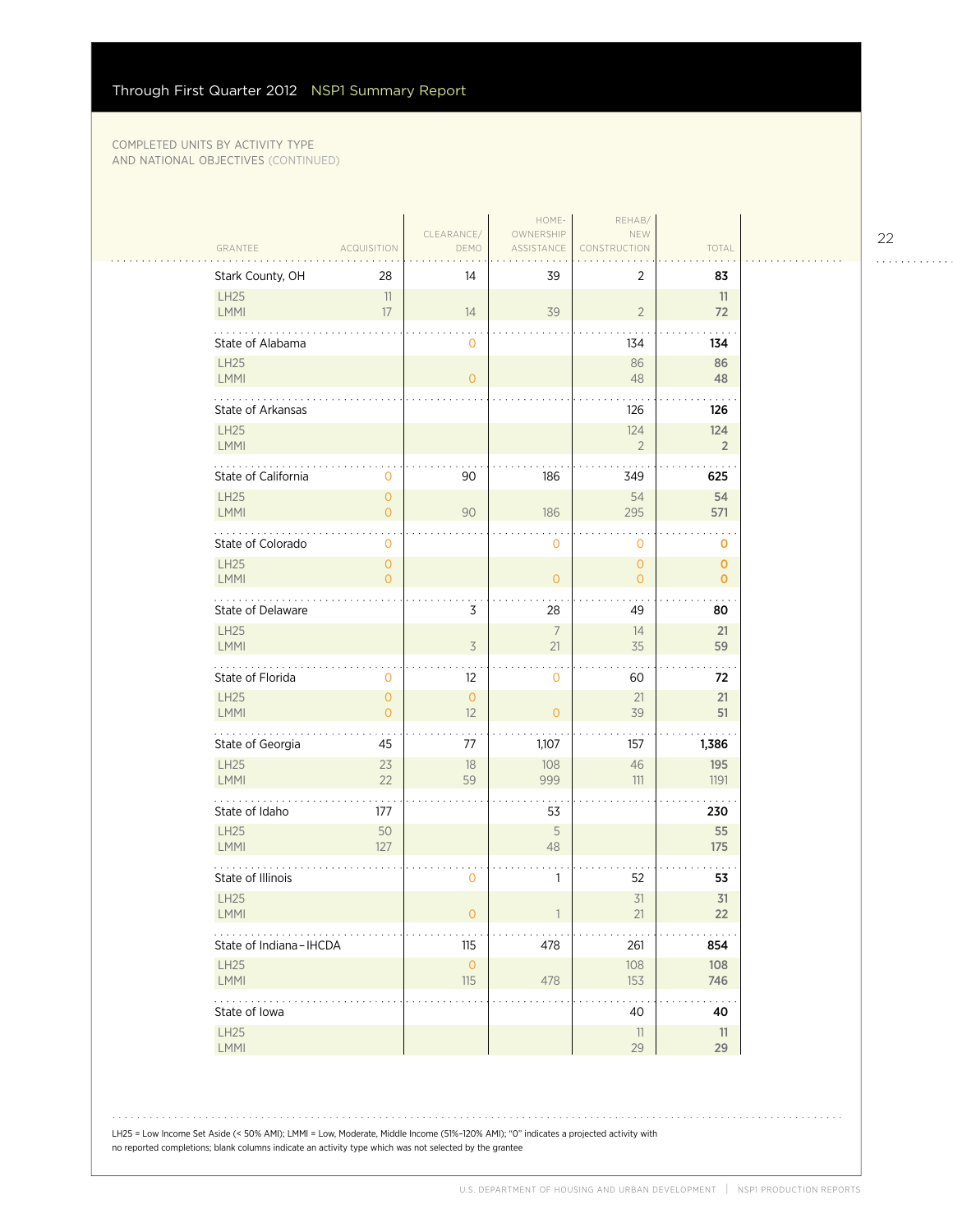$\sim$  .

|                           |                            | CLEARANCE/                | HOME-<br>OWNERSHIP         | REHAB/<br>NEW                  |                       |
|---------------------------|----------------------------|---------------------------|----------------------------|--------------------------------|-----------------------|
| GRANTEE                   | <b>ACQUISITION</b>         | DEMO                      | ASSISTANCE                 | RUCTION                        | TOTAL                 |
| State of Kansas           | 3                          | $\overline{2}$            | 24                         | 112                            | 141                   |
| LH25                      | $\overline{2}$             |                           | $\overline{4}$             | 43                             | 49                    |
| LMMI                      | $\overline{1}$             | $\overline{2}$            | 20                         | 69                             | 92                    |
| State of Kentucky         | 0                          | 38                        | 13                         | 124                            | 175                   |
| LH25<br>LMMI              | $\overline{O}$             | $\overline{7}$<br>31      | 13<br>$\overline{0}$       | 48<br>76                       | 68<br>107             |
| .                         |                            |                           |                            |                                |                       |
| State of Louisiana        | 0                          | $\mathbf 0$               | 167                        | 141                            | 308                   |
| <b>LH25</b><br>LMMI       | $\overline{0}$<br>$\Omega$ | $\circ$<br>$\overline{O}$ | 167                        | 79<br>62                       | 79<br>229             |
|                           |                            |                           |                            |                                |                       |
| State of Maine            | $\mathbf 0$                | 6                         |                            | 13                             | 19                    |
| <b>LH25</b><br>LMMI       | $\overline{O}$             | 6                         |                            | $\overline{\mathcal{S}}$<br>10 | $\overline{3}$<br>16  |
|                           |                            |                           |                            |                                |                       |
| State of Maryland         | 5                          | 1                         | 236                        | 43                             | 285                   |
| LH25<br>LMMI              | $\overline{2}$<br>3        | 1                         | 30<br>206                  | 30<br>13                       | 62<br>223             |
|                           |                            |                           |                            |                                |                       |
| State of Massachusetts    | 19                         | 30                        |                            | 144                            | 193                   |
| <b>LH25</b><br>LMMI       | $\mathbb{1}$<br>18         | 30                        |                            | 77<br>67                       | 78<br>115             |
|                           |                            |                           |                            |                                |                       |
| State of Michigan         | 0                          | 570                       | 22                         | 77                             | 669                   |
| <b>LH25</b><br>LMMI       | $\overline{O}$             | 570                       | $\overline{3}$<br>19       | 6<br>71                        | 9<br>660              |
| .                         |                            |                           |                            |                                |                       |
| State of Minnesota        |                            | 105                       | 122                        | 108                            | 335                   |
| LH25<br>LMMI              |                            | $\overline{0}$<br>105     | 32<br>90                   | 45<br>63                       | 77<br>258             |
|                           |                            |                           |                            |                                |                       |
| State of Mississippi      | 546                        |                           |                            | 110                            | 656                   |
| <b>LH25</b><br>LMMI       | 92<br>454                  |                           |                            | 110<br>$\overline{O}$          | 202<br>454            |
|                           |                            |                           |                            |                                |                       |
| State of Missouri<br>LH25 | 4<br>$\mathbf 0$           | 6<br>$\overline{2}$       | 292<br>$\mathsf{O}\xspace$ | 0<br>$\overline{O}$            | 302<br>$\overline{2}$ |
| <b>LMMI</b>               | 4                          | 4                         | 292                        | 0                              | 300                   |
| State of Montana          | $\mathbf 0$                | 0                         | 3                          | 52                             | 55                    |
| <b>LH25</b>               | $\overline{0}$             | $\mathsf{O}\xspace$       | $\preceq$                  | 24                             | 27                    |
| LMMI                      | $\overline{O}$             | $\overline{0}$            | $\overline{0}$             | 28                             | 28                    |
| .<br>State of Nebraska    |                            | 10                        |                            | 57                             | $\sim$<br>67          |
| LH25                      |                            |                           |                            | $\mathsf O$                    | $\mathbf 0$           |
| LMMI                      |                            | $10$                      |                            | 57                             | 67                    |

LH25 = Low Income Set Aside (< 50% AMI); LMMI = Low, Moderate, Middle Income (51%–120% AMI); "0" indicates a projected activity with no reported completions; blank columns indicate an activity type which was not selected by the grantee

23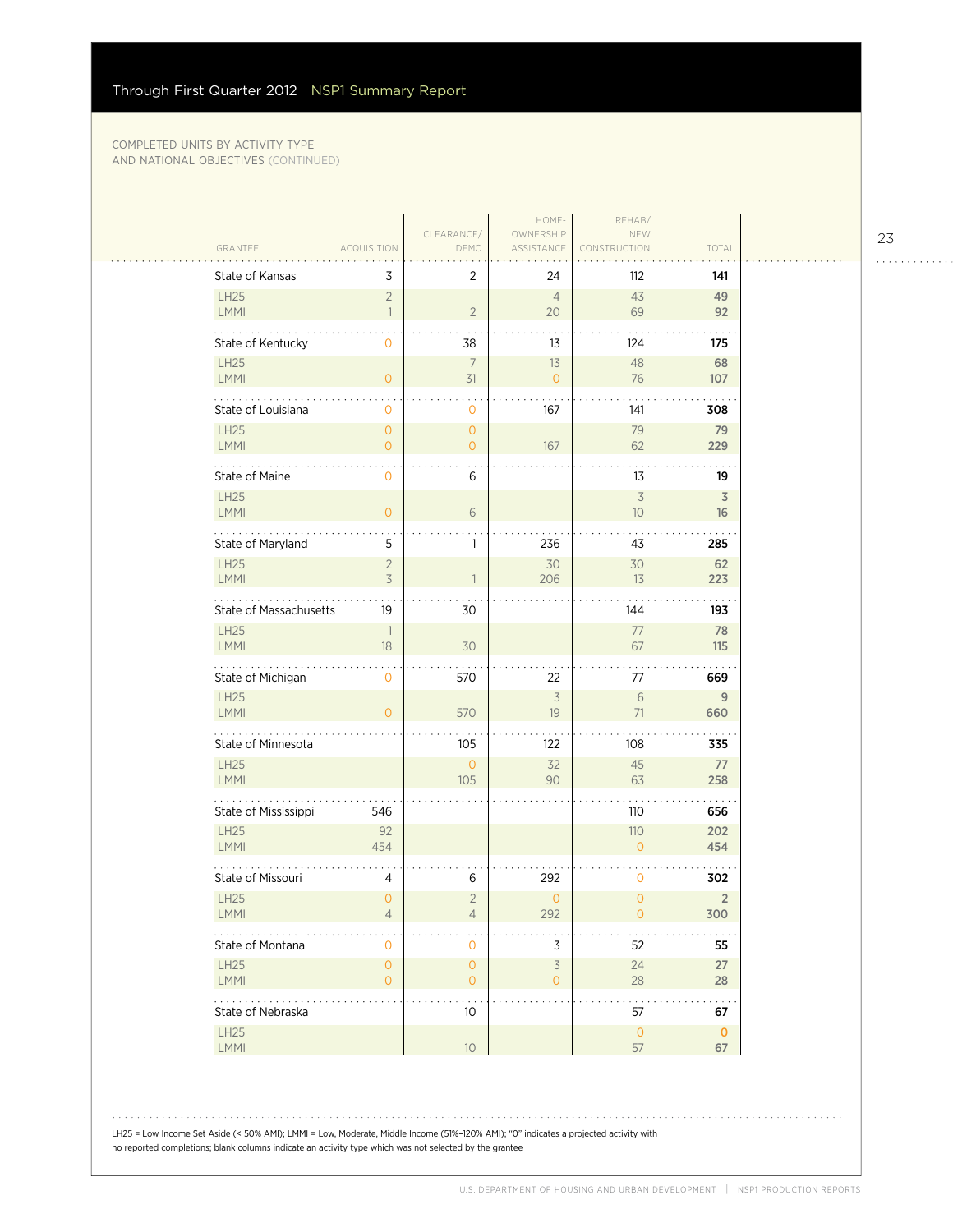|                                                                |                                  | HOME-                         | REHAB/                                     |              |  |
|----------------------------------------------------------------|----------------------------------|-------------------------------|--------------------------------------------|--------------|--|
| GRANTEE<br><b>ACQUISITION</b>                                  | CLEARANCE/<br>DEMO               | OWNERSHIP<br>ASSISTANCE       | NEW<br>CONSTRUCTION                        | TOTAL        |  |
| State of Nevada                                                |                                  | 118                           | 96                                         | 214          |  |
| <b>LH25</b>                                                    |                                  |                               | 63                                         | 63           |  |
| LMMI                                                           |                                  | 118                           | 33                                         | 151          |  |
| State of New Hampshire<br>$\mathbf{O}$                         | 19                               | $\mathbf 0$                   | $\mathbf{0}$                               | 19           |  |
| <b>LH25</b><br>$\mathsf{O}\xspace$                             |                                  |                               | $\overline{0}$                             | $\mathbf{O}$ |  |
| LMMI<br>$\mathbf{O}$                                           | 19                               | $\overline{0}$                | $\overline{O}$                             | 19           |  |
| State of New Jersey<br>2                                       | 1                                |                               | 74                                         | 77           |  |
| <b>LH25</b><br>$\overline{2}$<br><b>LMMI</b><br>$\overline{0}$ | $\overline{1}$<br>$\overline{O}$ |                               | 45<br>29                                   | 48<br>29     |  |
|                                                                |                                  |                               |                                            |              |  |
| State of New York                                              | 160                              |                               | 219                                        | 379          |  |
| <b>LH25</b><br>LMMI                                            | 160                              |                               | 134<br>85                                  | 134<br>245   |  |
|                                                                |                                  |                               |                                            |              |  |
| State of North Carolina<br>30                                  | 6                                | 278                           | 123                                        | 437          |  |
| <b>LH25</b><br>19<br>LMMI<br>11                                | $\mathbf{0}$<br>6                | 78<br>200                     | 85<br>38                                   | 182<br>255   |  |
|                                                                |                                  |                               |                                            |              |  |
| State of North Dakota-DOC<br>$\mathbf 0$                       | 1                                |                               | 158                                        | 159          |  |
| <b>LH25</b><br>LMMI<br>$\mathbf{O}$                            | 1                                |                               | 58<br>100                                  | 58<br>101    |  |
|                                                                |                                  |                               |                                            |              |  |
| State of Ohio                                                  | 10,379                           |                               | 135                                        | 10,514       |  |
| <b>LH25</b><br>LMMI                                            | 10,379                           |                               | 18<br>117                                  | 18<br>10,496 |  |
| .                                                              |                                  |                               |                                            |              |  |
| State of Oregon                                                |                                  | 169                           | 44                                         | 213          |  |
| <b>LH25</b><br><b>LMMI</b>                                     |                                  | 18<br>151                     | 26<br>18                                   | 44<br>169    |  |
|                                                                |                                  |                               |                                            |              |  |
| State of Pennsylvania                                          | 7                                |                               | 348                                        | 355          |  |
| <b>LH25</b><br>LMMI                                            | $\overline{7}$                   |                               | 238<br>110                                 | 238<br>117   |  |
|                                                                |                                  |                               |                                            |              |  |
| State of South Dakota<br>10                                    | 3                                | 1                             | 99                                         | 113          |  |
| $\overline{3}$<br><b>LH25</b><br><b>LMMI</b>                   | $\overline{O}$<br>3              | $\overline{O}$                | 43<br>56                                   | 46<br>67     |  |
|                                                                |                                  |                               |                                            |              |  |
| 127<br>State of Tennessee                                      | 146                              | 4                             | 3                                          | 280          |  |
| <b>LH25</b><br>27<br>LMMI<br>100                               | 146                              | $\overline{4}$                | $\overline{\mathcal{S}}$<br>$\overline{O}$ | 30<br>250    |  |
| $\mathbb{Z}^2$ . The set of $\mathbb{Z}^2$                     |                                  |                               |                                            |              |  |
| State of Texas-TDHCA<br>24                                     | 147                              | 12                            | 13                                         | 196          |  |
| LH25<br>$17\phantom{.}$<br>LMMI<br>$\overline{7}$              | 147                              | $\mathsf S$<br>$\overline{7}$ | $\mathsf O$<br>13                          | 22<br>174    |  |
|                                                                |                                  |                               |                                            |              |  |

LH25 = Low Income Set Aside (< 50% AMI); LMMI = Low, Moderate, Middle Income (51%–120% AMI); "0" indicates a projected activity with no reported completions; blank columns indicate an activity type which was not selected by the grantee

24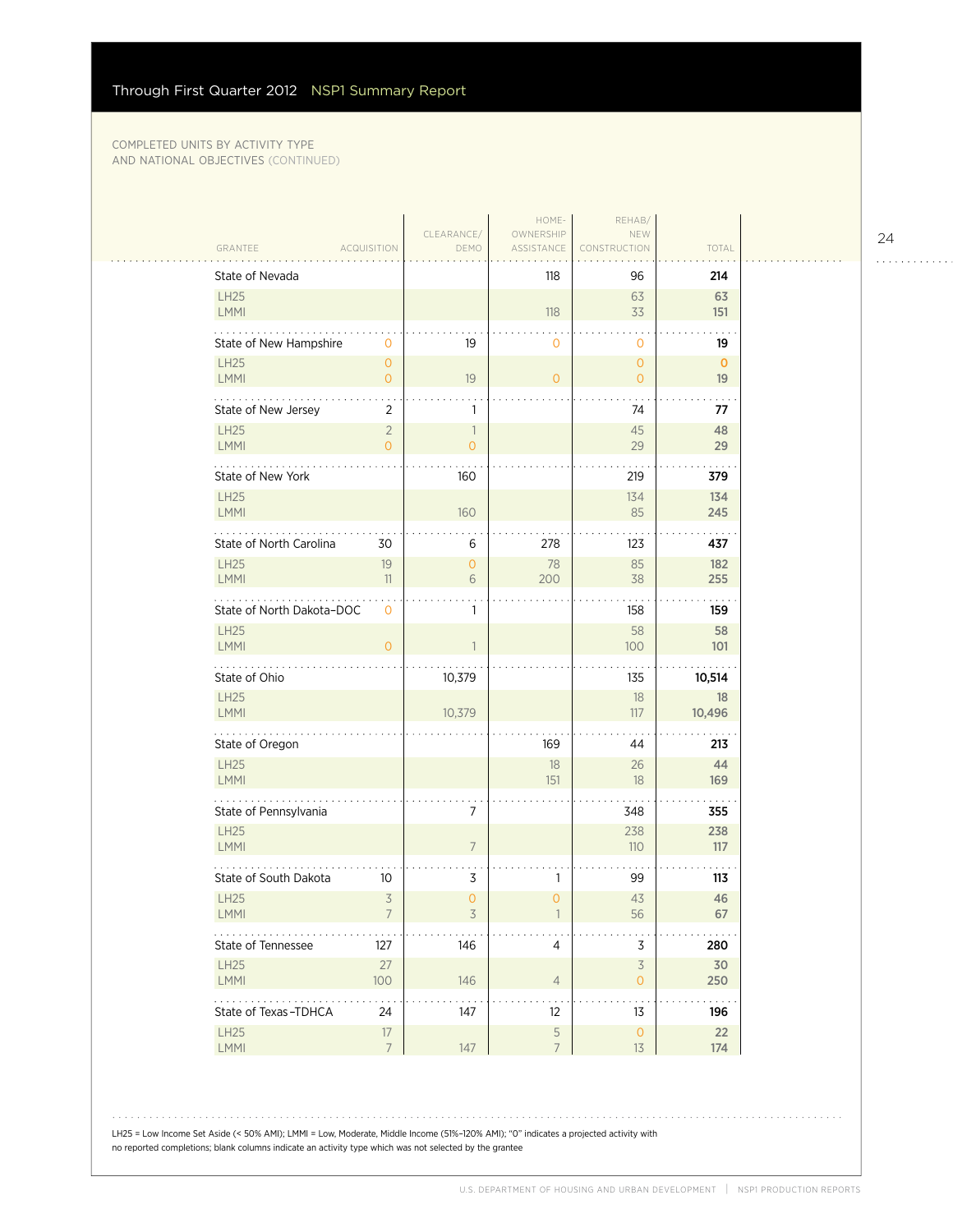$\sim$  .

|                            |                                     |                     | HOME-                   | REHAB/                                |                         |
|----------------------------|-------------------------------------|---------------------|-------------------------|---------------------------------------|-------------------------|
| GRANTEE                    | ACQUISITION                         | CLEARANCE/<br>DEMO  | OWNERSHIP<br>ASSISTANCE | NEW<br>CONSTRUCTION                   | TOTAL                   |
| State of Utah              | 163                                 |                     |                         | $\mathbf 0$                           | 163                     |
| LH25                       | 102                                 |                     |                         |                                       | 102                     |
| <b>LMMI</b>                | 61                                  |                     |                         | $\mathbf{O}$                          | 61                      |
| State of Vermont           | 53                                  | 0                   |                         | 134                                   | 187                     |
| LH25<br><b>LMMI</b>        | 13<br>40                            | $\overline{O}$      |                         | 44<br>90                              | 57<br>130               |
| State of Virginia          | 0                                   |                     | $\mathbf 0$             | $\mathbf 0$                           | 0                       |
| LH25                       | $\overline{0}$                      |                     | $\overline{0}$          | $\mathbf{O}$                          | $\mathbf{O}$            |
| <b>LMMI</b>                | $\overline{0}$                      |                     | $\overline{O}$          | $\mathbf{O}$                          | $\mathbf{0}$            |
| State of Washington        | 88                                  | 3                   | 43                      |                                       | 134                     |
| LH25<br><b>LMMI</b>        | 50<br>38                            | $\overline{3}$      | $\mathbf{O}$<br>43      |                                       | 50<br>84                |
| State of West Virginia     |                                     |                     |                         | 123                                   | 123                     |
| LH25                       |                                     |                     |                         | 65                                    | 65                      |
| <b>LMMI</b>                |                                     |                     |                         | 58                                    | 58                      |
| State of Wisconsin         | $\overline{2}$                      | 53                  | 59                      | 198                                   | 312                     |
| <b>LH25</b><br><b>LMMI</b> | $\overline{O}$<br>$\overline{2}$    | 53                  | 18<br>41                | 113<br>85                             | 131<br>181              |
| Sterling Heights, MI       |                                     | $\mathbf 0$         | 25                      | $12 \overline{ }$                     | 37                      |
| LH25<br>LMMI               |                                     | $\overline{0}$      | 25                      | 12                                    | 12<br>25                |
| Stockton, CA               | 1                                   |                     | 7                       | 47                                    | 55                      |
| LH25                       |                                     |                     |                         | $\mathsf{O}\xspace$                   | $\mathbf{O}$            |
| <b>LMMI</b>                |                                     |                     | $\overline{7}$          | 47                                    | 55                      |
| Suffolk County, NY         |                                     |                     |                         | 17                                    | 17                      |
| <b>LH25</b><br><b>LMMI</b> |                                     |                     |                         | 5<br>12                               | 5<br>12                 |
| Summit County, OH          |                                     | 0                   |                         | 10                                    | 10                      |
| <b>LH25</b><br>LMMI        |                                     | $\overline{0}$<br>0 |                         | $\overline{7}$<br>$\overline{3}$      | $\overline{7}$<br>3     |
| $\ldots$<br>Sunrise, FL    | 1                                   | 0                   | $\mathsf{O}\xspace$     | $\boldsymbol{7}$                      | 8                       |
| LH25<br>LMMI               | $\mathsf{O}\xspace$<br>$\mathbf{1}$ | $\circ$             | $\mathsf{O}\xspace$     | $\mathsf{O}\xspace$<br>$\overline{7}$ | $\mathbf{O}$<br>$\,8\,$ |
| .<br>Surprise Town, AZ     |                                     |                     | $\bullet$<br>22         | $\ddot{\phantom{1}}$<br>$\mathbf{O}$  | 22                      |
| LH25                       |                                     |                     | $\boldsymbol{7}$        | $\mathsf{O}\xspace$                   | $\overline{7}$          |
| LMMI                       |                                     |                     | 15                      | $\circ$                               | 15 <sup>15</sup>        |

25

. . . . . . . . . . . .

LH25 = Low Income Set Aside (< 50% AMI); LMMI = Low, Moderate, Middle Income (51%–120% AMI); "0" indicates a projected activity with no reported completions; blank columns indicate an activity type which was not selected by the grantee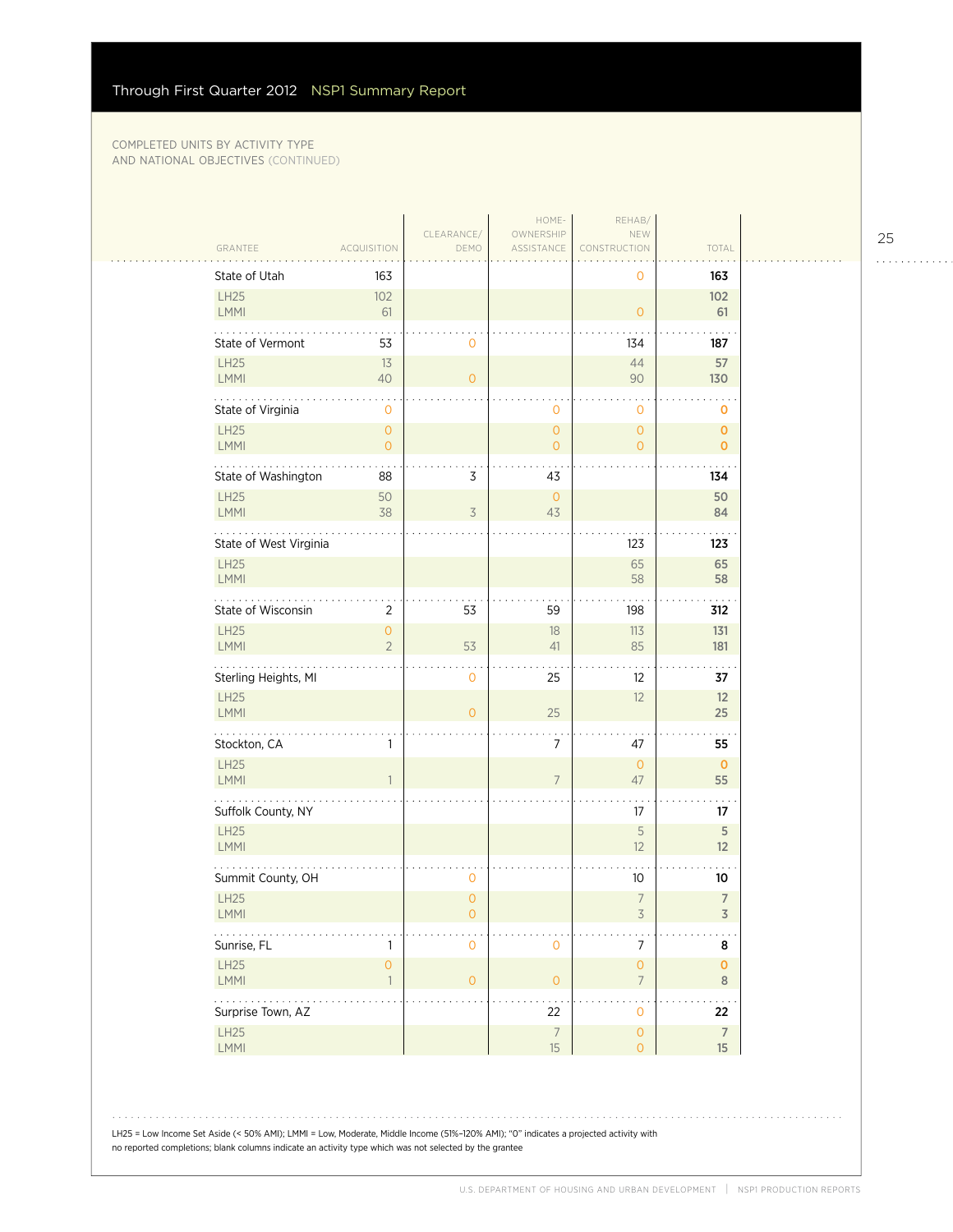|                                                       | CLEARANCE/     | HOME-<br>OWNERSHIP       | REHAB/<br>NEW                         |                                    |
|-------------------------------------------------------|----------------|--------------------------|---------------------------------------|------------------------------------|
| GRANTEE<br>ACQUISITION                                | DEMO           | ASSISTANCE               | CONSTRUCTION                          | TOTAL                              |
| Tamarac, FL                                           | 1              | 53                       | 53                                    | 107                                |
| LH25                                                  |                | 16                       | 16                                    | 32                                 |
| LMMI                                                  | 1              | 37                       | 37                                    | 75                                 |
| Tampa, FL<br>0                                        |                |                          | 110                                   | 110                                |
| LH25<br>$\mathsf{O}\xspace$<br>LMMI<br>$\overline{0}$ |                |                          | 85<br>25                              | 85<br>25                           |
| .                                                     |                |                          |                                       |                                    |
| Tarrant County, TX<br>14<br>LH25                      |                | 0                        | 10                                    | 24<br>10 <sup>°</sup>              |
| LMMI<br>14                                            |                | $\overline{0}$           | $10$                                  | 14                                 |
| Taylor, MI<br>20                                      |                |                          |                                       | 20                                 |
| <b>LH25</b><br>$\overline{4}$<br>LMMI<br>$16\,$       |                |                          |                                       | $\overline{4}$<br>16               |
| Territory of Guam                                     |                |                          | 3                                     | 3                                  |
| LH25                                                  |                |                          | $\overline{3}$                        | $\overline{3}$                     |
| .<br>Toledo, OH                                       | 112            | $\overline{2}$           | 45                                    | 159                                |
| LH25<br>LMMI                                          | 112            | $\overline{2}$           | $17\,$<br>28                          | 17<br>142                          |
| Tucson, AZ                                            |                |                          | $\mathbf 0$                           | o                                  |
| LH25<br>LMMI                                          |                |                          | $\mathsf{O}\xspace$<br>$\overline{0}$ | $\pmb{0}$<br>$\overline{0}$        |
| .<br>Union County, NJ<br>$\mathsf{O}\xspace$          | $\mathbf 0$    |                          | $\mathbf 0$                           | 0                                  |
| <b>LH25</b><br>$\mathsf{O}\xspace$                    |                |                          | $\mathsf{O}\xspace$                   | $\mathbf 0$                        |
| $\overline{0}$<br>LMMI                                | $\overline{0}$ |                          | $\overline{O}$                        | $\mathbf{O}$                       |
| Vallejo, CA                                           |                | 3                        | 6                                     | 9                                  |
| LH25<br>LMMI                                          |                | $\overline{\mathcal{S}}$ | $\mathbf{O}$<br>6                     | $\mathbf{O}$<br>$\overline{9}$     |
| Victorville, CA<br>11                                 | $\overline{2}$ | 17                       | $\mathbf 0$                           | 30                                 |
| LH25<br>$\overline{\mathcal{S}}$<br>$\,8\,$<br>LMMI   | $\overline{2}$ | 17                       | $\overline{0}$                        | 5<br>25                            |
| .<br>. .<br>Virgin Islands<br>0                       |                |                          | $\mathsf{O}\xspace$                   | 0                                  |
| LH25<br>$\mathsf{O}\xspace$<br>LMMI                   |                |                          | $\mathsf{O}\xspace$<br>$\mathsf O$    | $\pmb{\mathsf{O}}$<br>$\mathbf{O}$ |
| .<br>. .<br>Visalia, CA<br>24                         |                |                          |                                       | $\ddot{\phantom{a}}$<br>24         |
| LH25<br>$\mathsf O$<br>LMMI<br>24                     |                |                          |                                       | $\mathbf 0$<br>24                  |

LH25 = Low Income Set Aside (< 50% AMI); LMMI = Low, Moderate, Middle Income (51%–120% AMI); "0" indicates a projected activity with no reported completions; blank columns indicate an activity type which was not selected by the grantee

26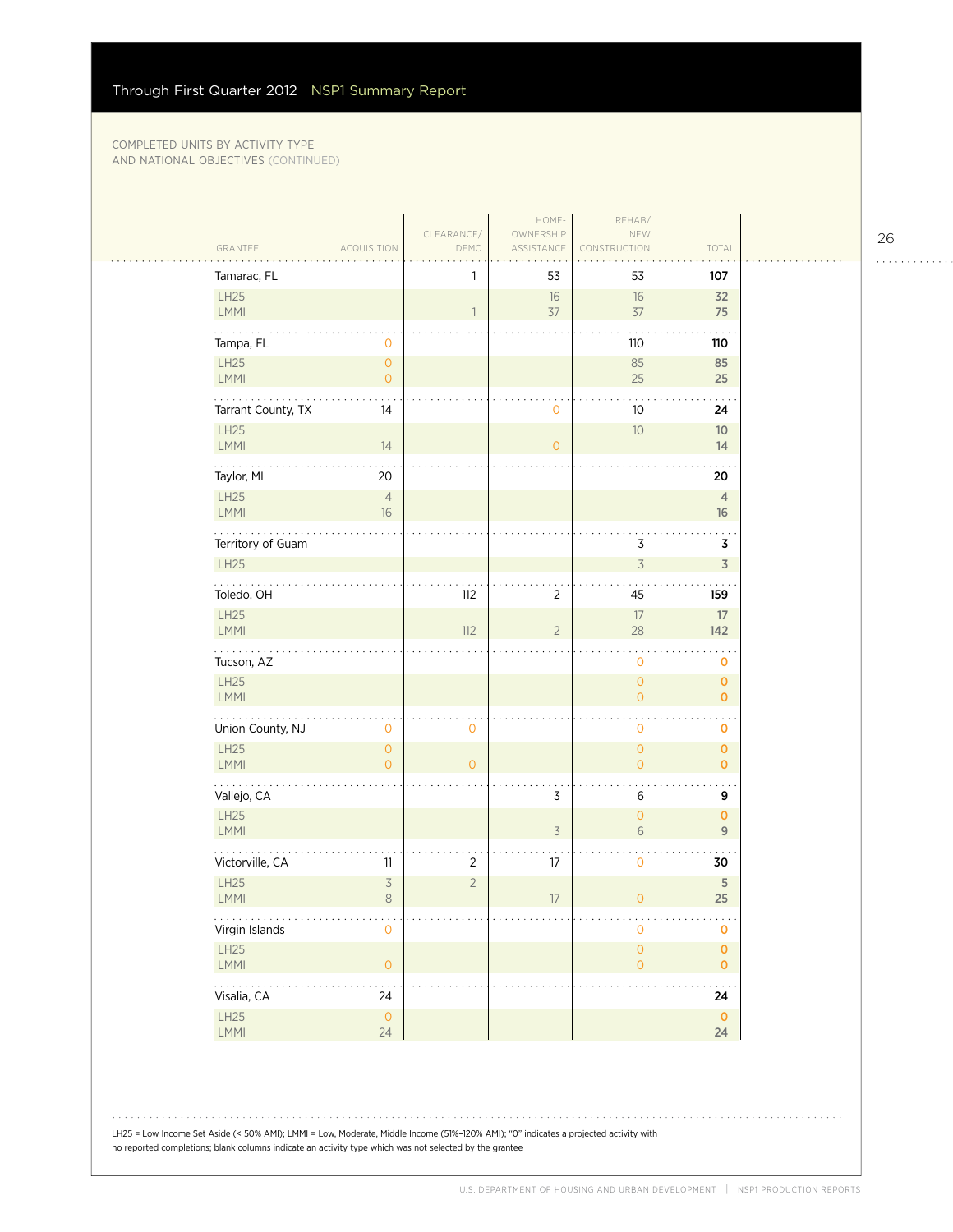| GRANTEE                    | <b>ACQUISITION</b>  | CLEARANCE/<br>DEMO | HOME-<br>OWNERSHIP<br>ASSISTANCE | REHAB/<br>NEW<br>CONSTRUCTION    | TOTAL                |
|----------------------------|---------------------|--------------------|----------------------------------|----------------------------------|----------------------|
| Volusia County, FL         | 6                   | $\mathbf 0$        | $\mathbf 0$                      | 29                               | 35                   |
| <b>LH25</b><br><b>LMMI</b> | 6<br>$\overline{O}$ | $\Omega$           | $\overline{O}$                   | 12<br>17                         | 18<br>17             |
| .<br>Warren, MI            |                     | 37                 | $\mathbf{1}$                     | 14                               | 52                   |
| <b>LH25</b><br>LMMI        |                     | 37                 | $\overline{0}$<br>$\overline{1}$ | 5<br>$\mathcal{G}$               | 5<br>47              |
| Washington, DC             |                     |                    |                                  | 12                               | $12 \,$              |
| <b>LH25</b><br>LMMI        |                     |                    |                                  | $\,8\,$<br>$\overline{4}$        | 8<br>$\overline{4}$  |
| Washtenaw County, MI       |                     | 14                 | 212                              | 60                               | 286                  |
| LH25<br><b>LMMI</b>        |                     | 14                 | 212                              | 56<br>$\overline{4}$             | 56<br>230            |
| Waterford Township, MI     | 1                   |                    | 124                              |                                  | 125                  |
| <b>LH25</b><br>LMMI        | $\overline{1}$      |                    | 23<br>101                        |                                  | 23<br>102            |
| Wayne County, MI           |                     | 952                | $\mathbf 0$                      | 14                               | 966                  |
| <b>LH25</b><br>LMMI        |                     | 952                | $\overline{0}$                   | 14                               | 14<br>952            |
| West Palm Beach, FL        | 6                   | 4                  | $\mathbf 0$                      | 4                                | 14                   |
| <b>LH25</b><br>LMMI        | $\overline{1}$<br>5 | $\overline{4}$     | $\overline{0}$                   | $\overline{4}$                   | $\mathbf{1}$<br>13   |
| Westland, MI               |                     | 3                  | 23                               | 4                                | 30                   |
| <b>LH25</b><br>LMMI        |                     | $\overline{3}$     | 23                               | $\overline{4}$<br>$\overline{0}$ | $\overline{4}$<br>26 |
| Will County, IL            |                     | 1                  | 58                               | 104                              | 163                  |
| <b>LH25</b><br>LMMI        |                     | $\mathbf{1}$       | 58                               | 22<br>82                         | 22<br>141            |
| Worcester, MA              |                     | 16                 |                                  | 51                               | 67                   |
| <b>LH25</b><br>LMMI        |                     | 16                 |                                  | 28<br>23                         | 28<br>39             |
| Wyoming State Program      | 34                  |                    |                                  | $\mathbf 0$                      | 34                   |
| <b>LH25</b><br><b>LMMI</b> | $\mathcal{G}$<br>25 |                    |                                  | $\overline{0}$                   | $\overline{9}$<br>25 |

LH25 = Low Income Set Aside (< 50% AMI); LMMI = Low, Moderate, Middle Income (51%–120% AMI); "0" indicates a projected activity with no reported completions; blank columns indicate an activity type which was not selected by the grantee

27

. . . . . . . . . . . .

. . . . . . . . . . . . . . .